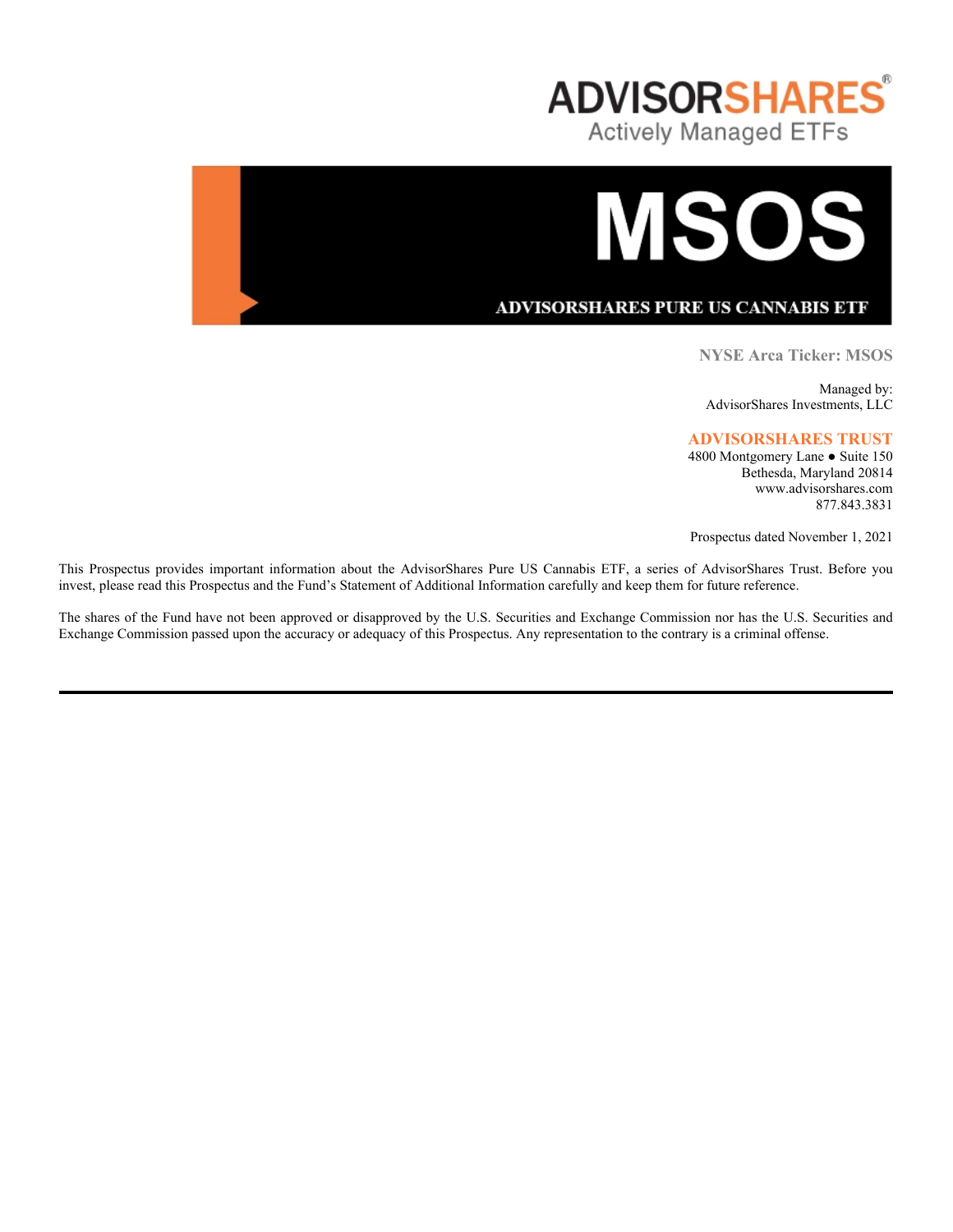| <b>FUND SUMMARY</b>                                                 |    |
|---------------------------------------------------------------------|----|
| <b>INVESTMENT OBJECTIVE</b>                                         |    |
| <b>FUND FEES AND EXPENSES</b>                                       |    |
| PORTFOLIO TURNOVER                                                  |    |
| PRINCIPAL INVESTMENT STRATEGIES                                     | 2  |
| PRINCIPAL RISKS OF INVESTING IN THE FUND                            | 2  |
| <b>FUND PERFORMANCE</b>                                             | 5  |
| <b>MANAGEMENT</b>                                                   | 5  |
| PURCHASE AND SALE OF FUND SHARES                                    | 6  |
| <b>TAX INFORMATION</b>                                              | 6  |
| PAYMENTS TO BROKER-DEALERS AND OTHER FINANCIAL INTERMEDIARIES       | 6  |
| MORE INFORMATION ABOUT THE TRUST AND THE FUND                       | 7  |
| MORE INFORMATION ABOUT THE FUND'S INVESTMENT OBJECTIVE              | 7  |
| MORE INFORMATION ABOUT THE FUND'S PRINCIPAL INVESTMENT STRATEGIES   | 7  |
| MORE INFORMATION ABOUT THE PRINCIPAL RISKS OF INVESTING IN THE FUND | 7  |
| OTHER INVESTMENT PRACTICES AND STRATEGIES                           | 11 |
| PORTFOLIO HOLDINGS                                                  | 12 |
| MANAGEMENT OF THE FUND                                              | 12 |
| <b>SHAREHOLDER INFORMATION</b>                                      | 13 |
| <b>DISTRIBUTION PLAN</b>                                            | 14 |
| ADDITIONAL TAX INFORMATION                                          | 15 |
| <b>FINANCIAL HIGHLIGHTS</b>                                         | 18 |
| ADDITIONAL INFORMATION                                              | 20 |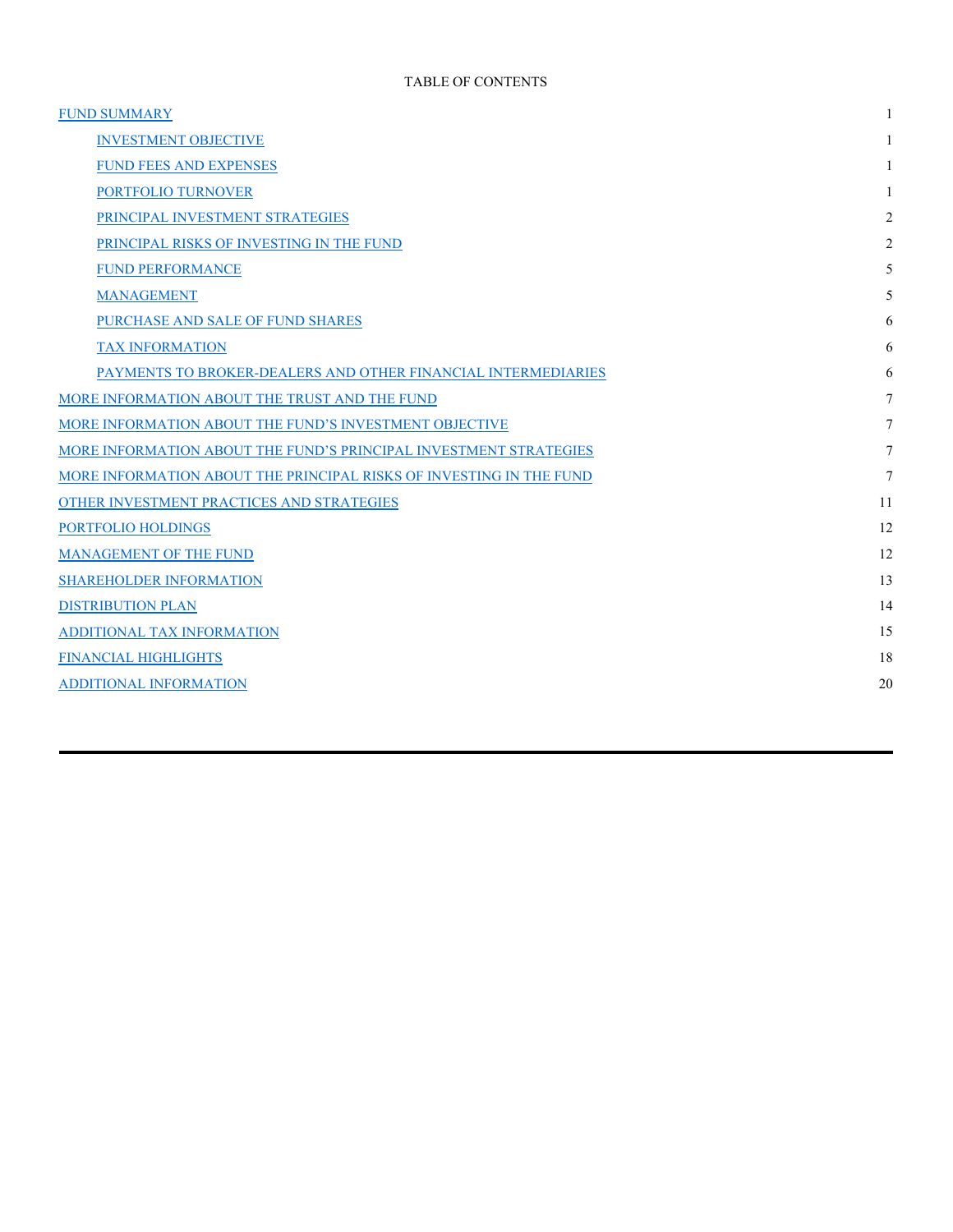# **ADVISORSHARES PURE US CANNABIS ETF NYSE Arca Ticker: MSOS**

#### **FUND SUMMARY**

### **INVESTMENT OBJECTIVE**

The AdvisorShares Pure US Cannabis ETF (the "Fund") seeks long-term capital appreciation.

#### **FUND FEES AND EXPENSES**

This table describes the fees and expenses that you may pay if you buy, hold and sell shares of the Fund. **You may pay other fees, such as brokerage commissions and other fees to financial intermediaries, which are not reflected in the table below.**

| <b>SHAREHOLDER FEES</b> (fees paid directly from your investment)                                                | None     |
|------------------------------------------------------------------------------------------------------------------|----------|
| ANNUAL FUND OPERATING EXPENSES (expenses that you pay each year as a percentage of the value of your investment) |          |
| <b>MANAGEMENT FEES</b>                                                                                           | $0.60\%$ |
| DISTRIBUTION (12b-1) FEES                                                                                        | $0.00\%$ |
| <b>OTHER EXPENSES</b>                                                                                            | $0.09\%$ |
| ACQUIRED FUND FEES AND EXPENSES*                                                                                 | $0.04\%$ |
| <b>TOTAL ANNUAL OPERATING EXPENSES</b>                                                                           | 0.73%    |

*\* Total Annual Operating Expenses in this fee table may not correlate to the expense ratio in the Fund's financial highlights (and the Fund's financial statements) because the financial highlights include only the Fund's direct operating expenses and do not include Acquired Fund Fees and Expenses, which represent the Fund's pro rata share of the fees and expenses of the money market funds in which it invested.*

# **EXAMPLE**

This Example is intended to help you compare the cost of investing in the shares of the Fund with the cost of investing in other funds. This Example does not take into account brokerage commissions and other fees to financial intermediaries that you may pay when purchasing or selling shares of the Fund. If these fees were included, your costs would be higher.

The Example assumes that you invest \$10,000 in the Fund for the time periods indicated and then sell all of your shares at the end of those periods. The Example also assumes that your investment has a 5% return each year and that the Fund's operating expenses remain the same. Although your actual costs may be higher or lower, based on these assumptions your costs would be:

|                                           | <b>YEAR</b> | 3 YEARS | 5 YEARS | 10 YEARS |
|-------------------------------------------|-------------|---------|---------|----------|
| <b>AdvisorShares Pure US Cannabis ETF</b> | \$75        | \$233   | \$406   | \$906    |
|                                           |             |         |         |          |
| <b>PORTFOLIO TURNOVER</b>                 |             |         |         |          |

The Fund pays transaction costs, such as commissions, when it buys and sells securities (or "turns over" its portfolio). A higher portfolio turnover rate may indicate higher transaction costs and may result in higher taxes when Fund shares are held in a taxable account. These costs, which are not reflected in Total Annual Operating Expenses or in the Example, affect the Fund's performance. This rate excludes the value of portfolio securities received or delivered as a result of in-kind creations or redemptions of the Fund's shares. During the most recent fiscal year, the Fund's portfolio turnover rate was 68% of the average value of its portfolio.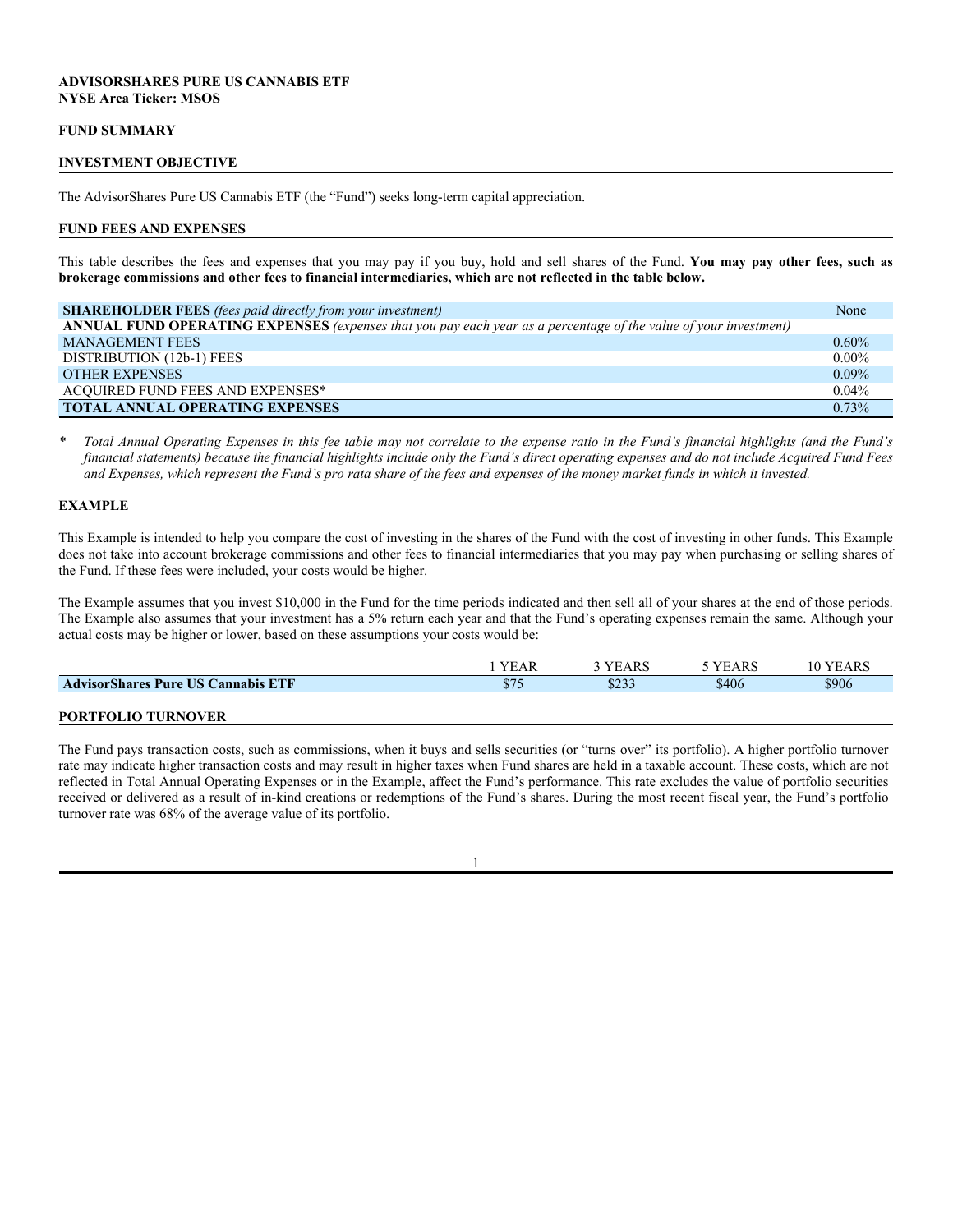# **PRINCIPAL INVESTMENT STRATEGIES**

The Fund is an actively managed exchange-traded fund ("ETF") that seeks to achieve its investment objective by investing, under normal circumstances, at least 80% of its net assets (plus any borrowings for investment purposes) in securities of companies that derive at least 50% of their net revenue from the marijuana and hemp business in the United States and in derivatives that have economic characteristics similar to such securities. The Fund primarily invests in exchange-listed equity securities, including common and preferred stock, of mid- and small-capitalization companies, and in total return swaps intended to provide exposure to such companies.

In addition to its investment in securities of companies that derive a significant portion of their revenue from the marijuana and hemp business, and in derivatives providing exposure to such securities, the Fund may invest in securities of companies that, in the opinion of the Advisor, may have current or future revenues from cannabis-related business or that are registered with the Drug Enforcement Administration ("DEA") specifically for the purpose of handling marijuana for lawful research and development of cannabis or cannabinoid-related products.

Cannabis securities may be categorized among a wide variety of sectors and industries including agriculture, biotechnology, pharmaceuticals, real estate, retail, and finance. The types of companies that may engage in cannabis-related business include companies that conduct medical research, produce drug products, manufacture hemp products, or engage in agricultural activities, real estate activities, or financial services activities. The terms "marijuana" and "cannabis" are used interchangeably. Hemp refers to the industrial/commercial use of the cannabis stalk and seed for textiles, foods, papers, body care products, detergents, plastics and building materials. Cannabinoids are the chemical compounds secreted by cannabis plants. Cannabinoids can also be synthetically produced chemical compounds and used in lawful research and development of prescription drugs or other products utilizing cannabinoids as an active ingredient. The Advisor believes that continued legislative changes and social acceptance of cannabis in its various formats could lead to significant growth in cannabis-related public corporations. Companies involved in cannabis-related business could also benefit from significant merger and acquisition activity as the cannabis market matures. The Fund will not invest directly in or hold ownership in any companies that engage in cannabis-related business unless permitted by national and local laws of the relevant jurisdiction, including U.S. federal and state laws.

The Fund will concentrate at least 25% of its investments in the Pharmaceuticals, Biotechnology & Life Sciences Industry Group within the Health Care Sector. The Fund is non-diversified and may invest a greater percentage of its assets in a particular issuer than a diversified fund.

The Advisor may use a variety of methods for security selection. As the Fund primarily focuses on certain industries, the Advisor intends to select companies with dominant positions in their respective markets, or those in unique positions for growth and expansion. The Advisor will utilize numerous outside analyst ratings and stock selection rating tools. In addition, the Advisor may invest the Fund's assets in lesser-known companies that the Advisor believes have a unique opportunity for growth. At times, the Advisor may aim to buy certain out-of-favor stocks believed to be at prices below their future potential value, as measured by the Advisor or outside analysts. The Fund may sell a security when the Advisor believes that the security is overvalued or better investment opportunities are available, or to limit position size within the Fund's portfolio.

### **PRINCIPAL RISKS OF INVESTING IN THE FUND**

The Fund is subject to a number of risks, described below, that may affect the value of its shares, including the possible loss of money. As with any fund, there is no guarantee that the Fund will achieve its investment objective.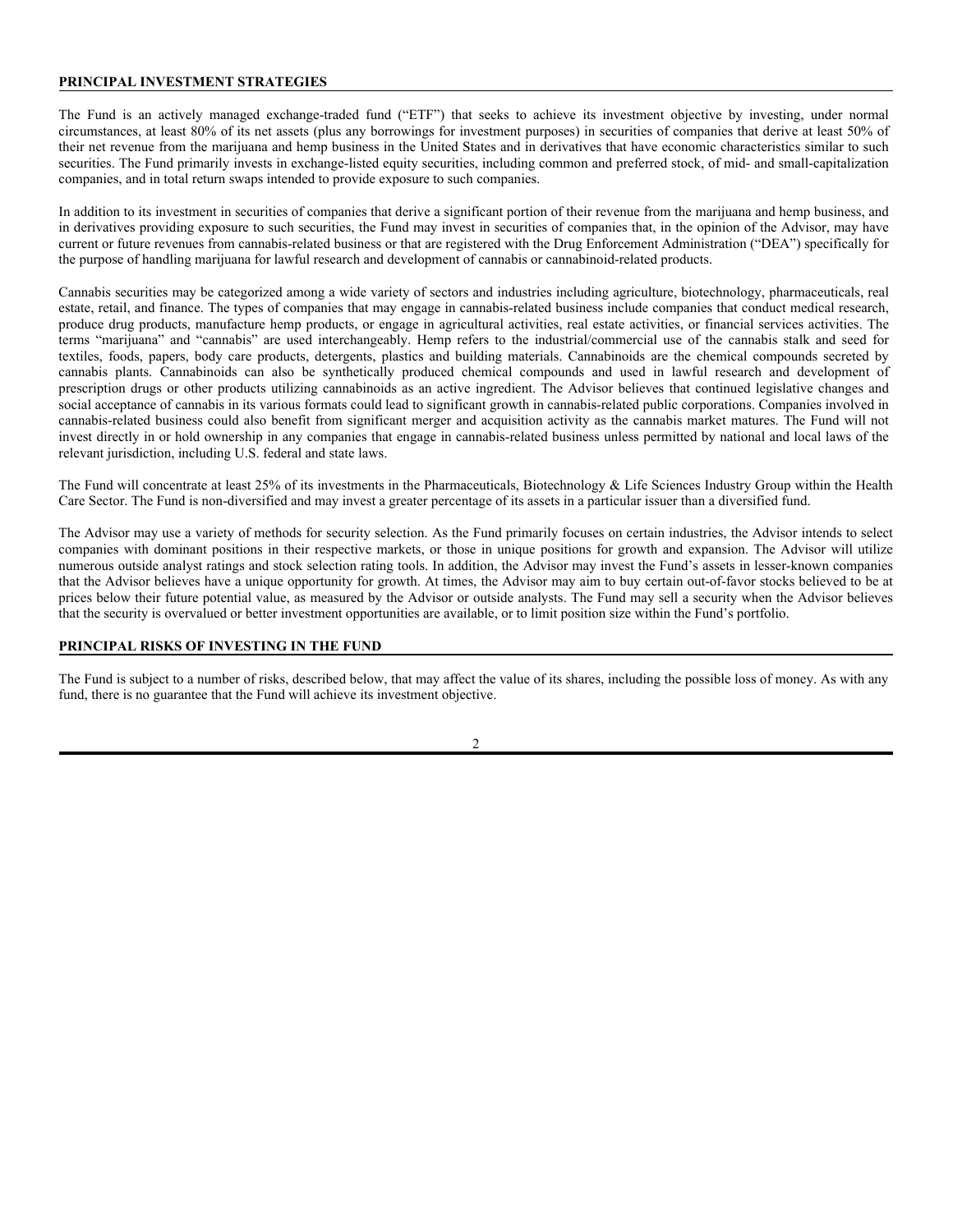**Cannabis-Related Company Risk.** Cannabis-related companies are subject to various laws and regulations that may differ at the state/local and federal level. These laws and regulations may significantly affect a cannabis-related company's ability to secure financing, impact the market for marijuana business sales and services, and set limitations on marijuana use, production, transportation, and storage. In addition to regulatory action, litigation initiated by private citizens or companies could have a negative impact on the financial and/or operational status of cannabis-related companies. Cannabis-related companies may also be required to secure permits and authorizations from government agencies to cultivate or research marijuana. In addition, cannabis-related companies are subject to the risks associated with the agricultural, biotechnology, and pharmaceutical industries.

**U.S. Regulation of Marijuana.** Although the medical use of marijuana is legal in more than half of the states, as well as the District of Columbia, and non-medical use of marijuana is legal in an increasing number of states and the District of Columbia, the possession and use of marijuana remains illegal under U.S. federal law. Actions by federal regulatory agencies, such as increased enforcement of federal marijuana laws and the prosecution of nonviolent federal drug crimes by the Department of Justice ("DOJ"), could produce a chilling effect on the industry's growth and discourage banks from expanding their services to cannabis-related companies where such services are currently limited. This conflict between the regulation of marijuana under federal and state law creates volatility and risk for all cannabisrelated companies. Because marijuana is a Schedule I controlled substance, no drug product containing cannabis or cannabis extracts has been approved for use by the Food and Drug Administration ("FDA"), nor has such a product obtained registration from the DEA for commercial production. Further, there is no guarantee that such products will ever be legally produced or sold in the U.S. Cannabis-related companies in the U.S. that engage in medical or pharmaceutical research or the production and distribution of controlled substances such as marijuana must be registered with the DEA to perform such activities and have the security, control, recordkeeping, reporting and inventory mechanisms required by the DEA to prevent drug loss and diversion. With respect to cannabis-related companies and vendors servicing such companies, the Fund will not make direct investments in the securities of companies that grow, sell, distribute, transport, or handle cannabis unless they are registered with the DEA or otherwise in compliance with U.S. federal regulations, thus allowing them to legally handle the product. In addition, because cannabis is a Schedule I controlled substance, Section 280E of the Internal Revenue Code of 1986, as amended (the "Internal Revenue Code") applies by its terms to the purchase and sale of medical-use cannabis products and provides that no deduction or credit is allowed for expenses incurred during a taxable year "in carrying on any trade or business if such trade or business (or the activities which comprise such trade or business) consists of trafficking in controlled substances (within the meaning of Schedules I and II of the Controlled Substances Act ("CSA")) which is prohibited by federal law or the law of any state in which such trade or business is conducted." The disallowance of such tax deductions will likely affect the value of cannabis-related companies. All of these factors and others may prevent cannabis-related companies from becoming profitable, which may materially reduce the value of certain Fund investments.

**Counterparty Risk.** The Fund may invest in financial instruments involving counterparties that attempt to gain exposure to a particular group of securities, index or asset class without actually purchasing those securities or investments, or to hedge a position. The Fund's use of such financial instruments, including swap agreements and structured notes, involves risks that are different from those associated with ordinary portfolio securities transactions. For example, if a swap agreement counterparty defaults on its payment obligations to the Fund, this default will cause the value of your investment in the Fund to decrease.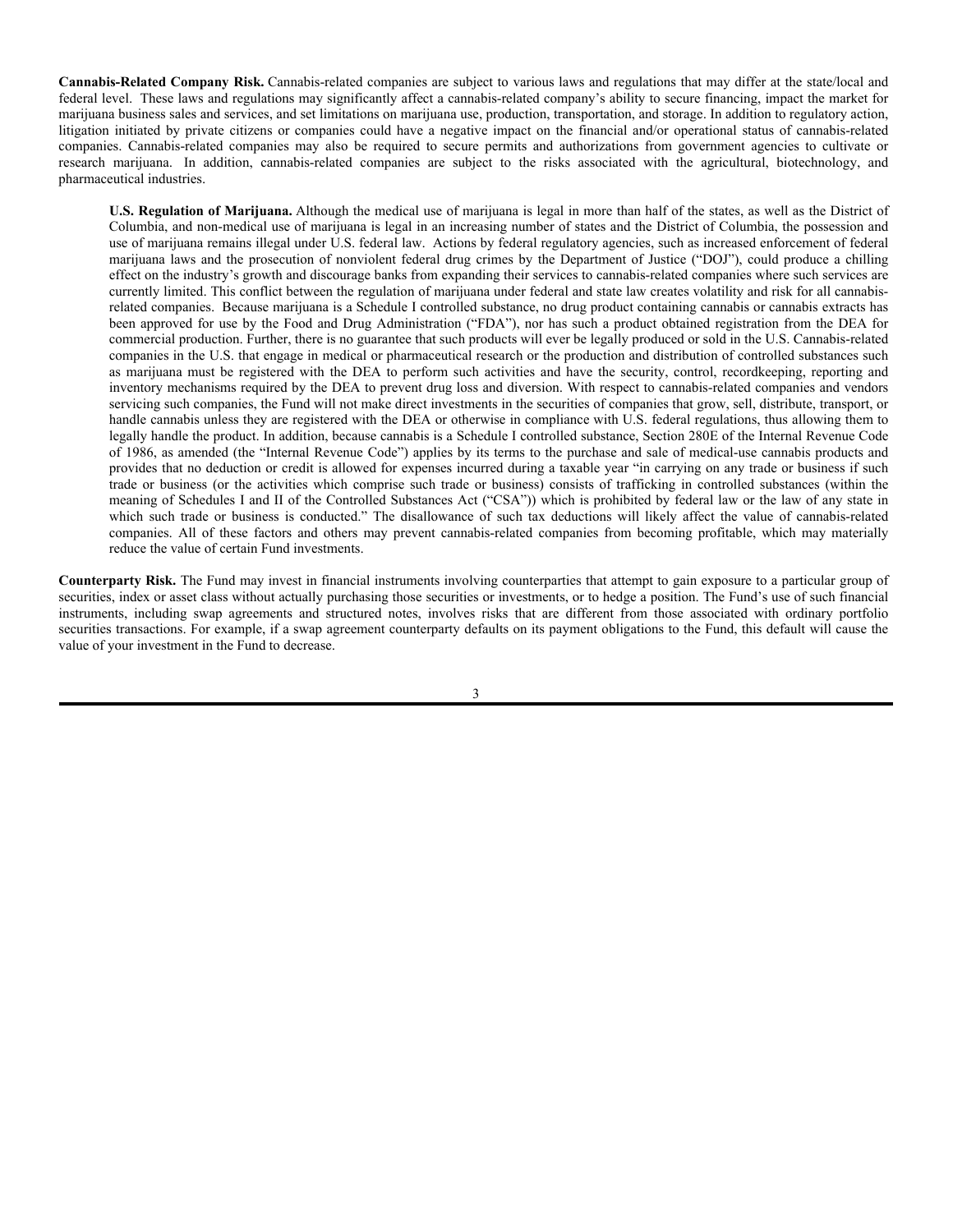**Derivatives Risk.** Derivatives may be riskier than other types of investments because they may be more sensitive to changes in economic or market conditions than other types of investments and could result in losses that significantly exceed the Fund's original investment. A derivative is a financial contract the value of which depends on, or is derived from, the value of a financial asset (such as stock, bond or currency), a physical asset (such as gold), or a market index (such as the S&P 500 Index). Many derivatives create leverage thereby causing the Fund to be more volatile than it would be if it had not invested in derivatives. Derivatives, such as total return swaps, also expose the Fund to counterparty risk (the risk that the derivative counterparty will not fulfill its contractual obligations) and to credit risk (the risk that a counterparty is or is perceived to be unwilling or unable to make timely payments or otherwise meet its contractual obligations).

**Equity Risk.** The prices of equity securities rise and fall daily. These price movements may result from factors affecting individual issuers, industries or the stock market as a whole. In addition, equity markets tend to move in cycles which may cause stock prices to fall over short or extended periods of time.

**ETF Market Risk.** In stressed market conditions, the market for certain ETF shares may become less liquid in response to deteriorating liquidity in the markets for the ETF's underlying portfolio holdings. This adverse effect on liquidity for the ETF's shares in turn can lead to differences between the market price of the ETF's shares and the underlying value of those shares. In addition, there are a limited number of institutions that act as authorized participants. If these institutions exit the business or are, for any reason, unable to process creation and/or redemption orders with respect to the Fund, or purchase and sell securities in connection with creation and/or redemption orders, as applicable, and no other authorized participant steps forward to create or redeem, or purchase or sell securities, as applicable, Fund shares may trade at a premium or discount to their net asset value ("NAV") and possibly face operational issues such as trading halts and/or delisting. The absence of an active market in the Fund's shares could lead to a heightened risk of differences between the market price of the Fund's shares and the underlying value of those shares.

Growth Investing Risk. Growth stocks can be volatile for several reasons. Since those companies usually invest a high portion of earnings in their businesses, they may lack the dividends of value stocks that can cushion stock prices in a falling market. The prices of growth stocks are based largely on projections of the issuer's future earnings and revenues. If a company's earnings or revenues fall short of expectations, its stock price may fall dramatically.

**Health Care Sector Risk.** Companies in the Health Care Sector are subject to extensive government regulation and their profitability can be significantly affected by restrictions on government reimbursement for medical expenses, rising costs of medical products and services, pricing pressure (including price discounting), limited product lines, litigation, obsolescence of technology and an increased emphasis on the delivery of health care through outpatient services.

**Pharmaceuticals, Biotechnology & Life Sciences Industry Group Risk.** The Fund will concentrate at least 25% of its investments in the Pharmaceuticals, Biotechnology & Life Sciences Industry Group within the Health Care Sector. The business operations and profitability of companies in the Pharmaceuticals, Biotechnology & Life Sciences Industry Group can be significantly affected by, among other things, government approval of products and services, government regulation and reimbursement rates, product liability claims, patent expirations and protection, and intense competition.

**Management Risk.** The Advisor continuously evaluates the Fund's holdings, purchases and sales with a view to achieving the Fund's investment objective. However, achievement of the stated investment objective cannot be guaranteed. The Advisor's judgment about the markets, the economy, or companies may not anticipate actual market movements, economic conditions or company performance, and these factors may affect the return on your investment.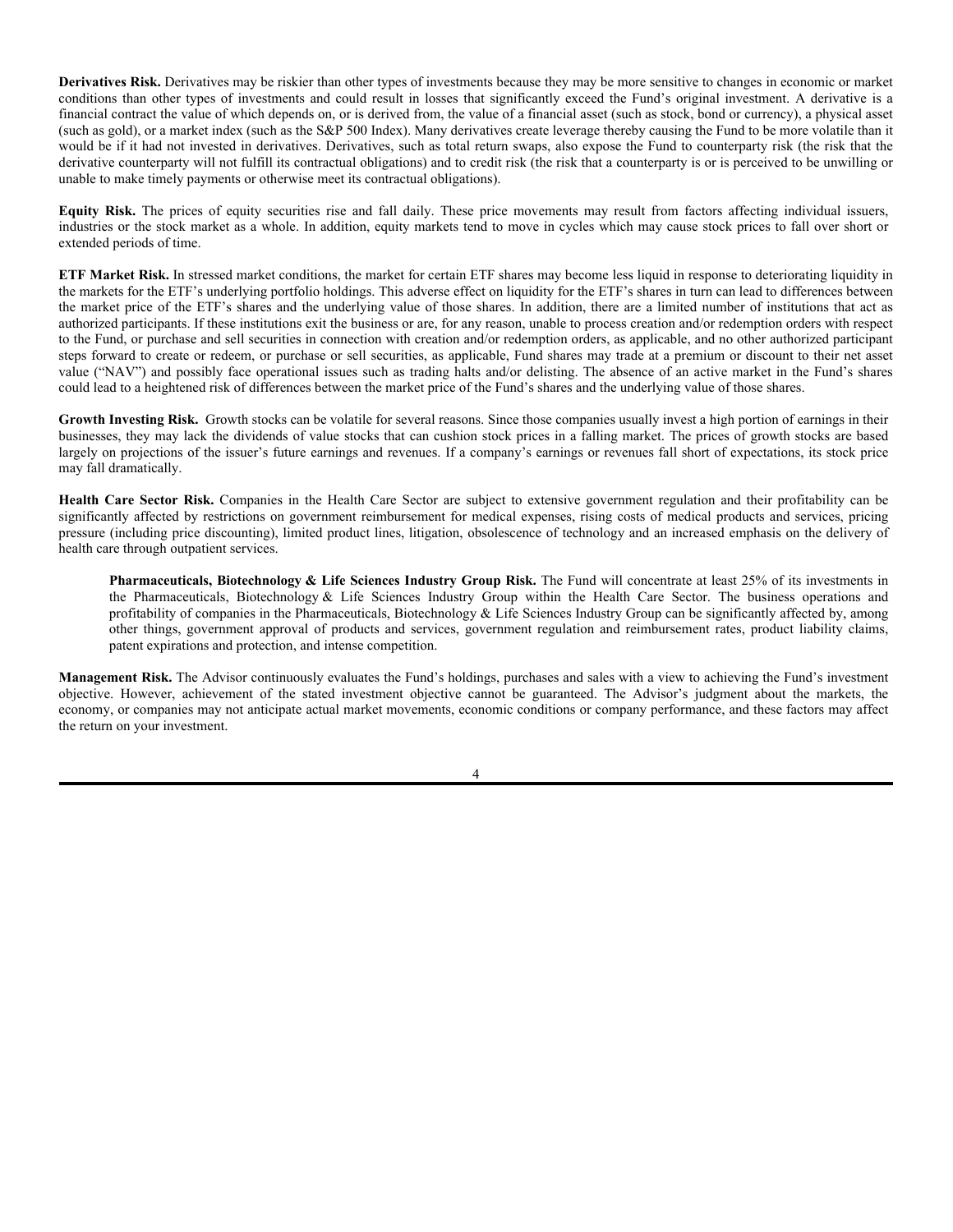**Market Risk.** Due to market conditions, the value of the Fund's investments may fluctuate significantly from day to day. Price fluctuations may be temporary or may last for extended periods. This volatility may cause the value of your investment in the Fund to decrease. Local, regional, or global events such as war, acts of terrorism, the spread of infectious illness or other public health issues, recessions, or other events could have a significant impact on the market generally and on specific securities. The market value of a security may also decline because of factors that affect a particular industry or industries, such as labor shortages or increased production costs and competitive conditions within an industry. Because of its link to the markets, an investment in the Fund may be more suitable for long-term investors who can bear the risk of short-term principal fluctuations, which at times may be significant.

**Mid-Capitalization Risk.** Mid-cap companies may be more volatile and more likely than large-cap companies to have limited product lines, markets, or financial resources, and to depend on a few key employees. Returns on investments in stocks of mid-cap companies could trail the returns on investments in stocks of large-cap companies or the equity market as a whole.

**Non-Diversification Risk.** As a non-diversified fund under federal securities laws, the Fund may invest a greater percentage of its assets in a particular issuer and hold a smaller number of portfolio securities; therefore, the value of the Fund's shares may be more volatile than the value of shares of more diversified funds.

**Real Estate Investment Trust Risk.** Investment in real estate companies, including real estate investment trusts ("REITs"), exposes the Fund to the risks of owning real estate directly. Real estate is highly sensitive to general and local economic conditions and developments. The U.S. real estate market may experience and has, in the past, experienced a decline in value, with certain regions experiencing significant losses in property values. Many real estate companies, including REITs, utilize leverage (and some may be highly leveraged), which increases investment risk and the risk normally associated with debt financing, and could potentially increase the Fund's volatility and losses. Exposure to such real estate may adversely affect Fund performance. Further, REITs are dependent upon specialized management skills, and their investments may be concentrated in relatively few properties, or in a small geographic area or a single property type. REITs are also subject to heavy cash flow dependency and, as a result, are particularly reliant on the proper functioning of capital markets. A variety of economic and other factors may adversely affect a lessee's ability to meet its obligations to a REIT. In the event of a default by a lessee, the REIT may experience delays in enforcing its rights as a lessor and may incur substantial costs associated in protecting its investments. In addition, a REIT could fail to qualify for favorable regulatory treatment.

**Small-Capitalization Risk.** Security prices of small cap companies may be more volatile than those of larger companies and therefore the Fund's share price may be more volatile than those of funds that invest a larger percentage of their assets in securities issued by larger-cap companies. These risks are even greater for micro-cap companies.

**Trading Risk.** Shares of the Fund may trade above or below their NAV. The trading price of the Fund's shares may deviate significantly from their NAV during periods of market volatility and, in such instances, you may pay significantly more or receive significantly less than the underlying value of the Fund's shares. There can be no assurance that an active trading market for the Fund's shares will develop or be maintained. In addition, trading in shares of the Fund may be halted because of market conditions or for reasons that, in the view of the NYSE Arca, Inc. (the "Exchange"), make trading in shares inadvisable.

**Value Investing Risk.** Because the Fund may utilize a value style of investing, the Fund could suffer losses or produce poor results relative to other funds, even in a rising market, if the Advisor's assessment of a company's value or prospects for exceeding earnings expectations or market conditions is incorrect.

# **FUND PERFORMANCE**

A comparison of the Fund's performance with that of a broad measure of market performance may give some indication of the risks of an investment in the Fund; however, the Fund is new and, therefore, does not have a performance history for a full calendar year. Of course, once the Fund has performance, this past performance (before and after taxes) does not necessarily indicate how the Fund will perform in the future.

Updated performance information is available on the Fund's website at www.advisorshares.com.

### **MANAGEMENT**

| <b>Name</b>                    | <b>Title</b> |
|--------------------------------|--------------|
| AdvisorShares Investments, LLC | Advisor      |

# **PORTFOLIO MANAGER**

|         | <b>Dan S. Ahrens, Managing Director, Chief Operating Officer &amp; Portfolio</b> |  |
|---------|----------------------------------------------------------------------------------|--|
| Manager |                                                                                  |  |

**Name and Title Length of Service with the Advisor** 

since November 2008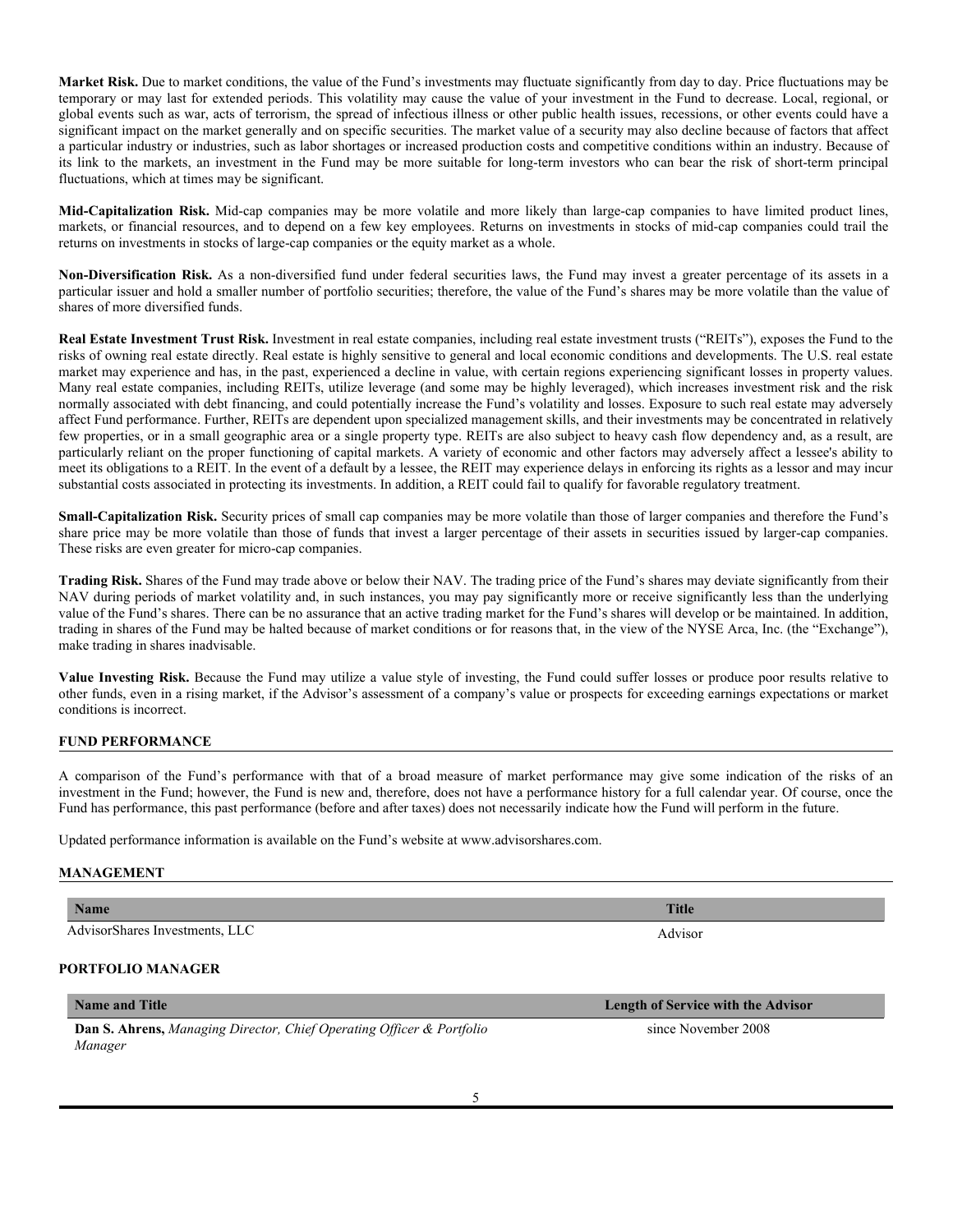## **PURCHASE AND SALE OF FUND SHARES**

The Fund issues and redeems shares on a continuous basis at NAV only in a large specified number of shares called a "Creation Unit." Only institutional investors that are acting as the Fund's authorized participants (typically broker-dealers) may purchase or redeem Creation Units. A Creation Unit transaction generally is conducted in exchange for a basket of securities closely approximating the holdings of the Fund along with a specified amount of cash.

Individual Fund shares may only be purchased and sold in secondary market transactions through brokers. The shares of the Fund are listed on the Exchange and, because shares trade at market price rather than at NAV, shares may trade at a value greater than (premium) or less than (discount) NAV. When buying or selling shares in the secondary market, you may incur costs attributable to the difference between the highest price a buyer is willing to pay to purchase shares of the Fund (bid) and the lowest price a seller is willing to accept for shares of the Fund (ask) (the "bid-ask spread"). Recent information regarding the Fund's NAV, market price, premiums and discounts, and bid-ask spreads will be available on the Fund's website at www.advisorshares.com.

# **TAX INFORMATION**

The Fund intends to make distributions that may be taxed as ordinary income, qualified dividend income or capital gains (or a combination thereof), unless you are investing through a tax-advantaged arrangement such as a 401(k) plan or an individual retirement account ("IRA"), which may be taxed upon withdrawal.

# **PAYMENTS TO BROKER-DEALERS AND OTHER FINANCIAL INTERMEDIARIES**

Investors purchasing shares in the secondary market through a brokerage account or with the assistance of a broker may be subject to brokerage commissions and charges. If you purchase Fund shares through a broker-dealer or other financial intermediary (such as a bank), the Advisor may pay the intermediary for the sale of Fund shares and related services. These payments may create a conflict of interest by influencing broker-dealers or other intermediaries and your salesperson to recommend the Fund over another investment. Ask your salesperson or visit your financial intermediary's website for more information.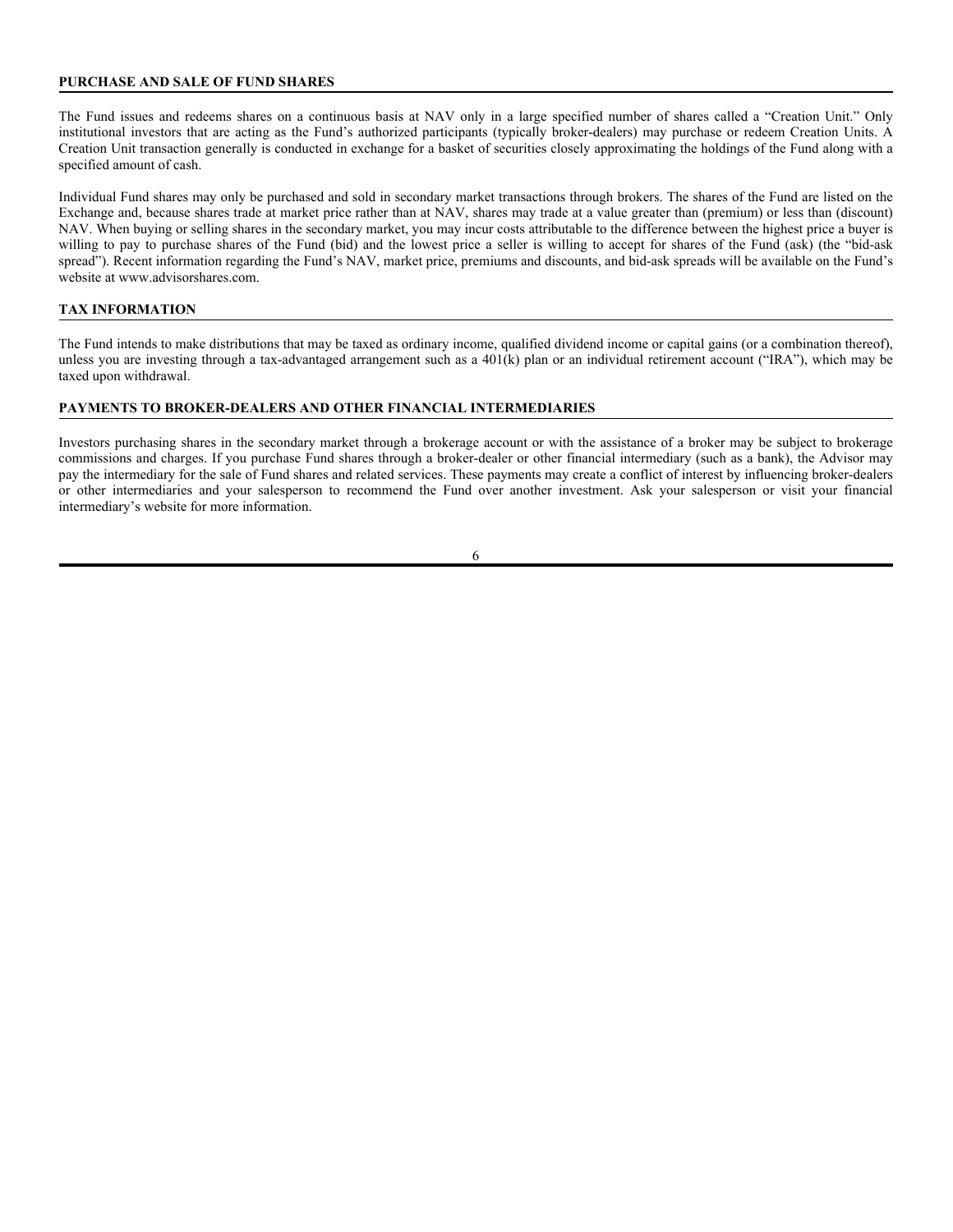# **MORE INFORMATION ABOUT THE TRUST AND THE FUND**

AdvisorShares Trust (the "Trust") is a Delaware statutory trust offering a number of professionally managed investment portfolios or funds.

Creation Units of the Fund are issued and redeemed principally in-kind for portfolio securities along with a specified cash payment.

### **EXCEPT WHEN AGGREGATED IN CREATION UNITS, SHARES OF THE FUND ARE NOT REDEEMABLE SECURITIES.**

#### **MORE INFORMATION ABOUT THE FUND'S INVESTMENT OBJECTIVE**

The Fund seeks long-term capital appreciation. The Fund's investment objective is non-fundamental and may be changed by the Trust's Board of Trustees (the "Board") without a shareholder vote.

### **MORE INFORMATION ABOUT THE FUND'S PRINCIPAL INVESTMENT STRATEGIES**

The Fund is an actively managed ETF and, thus, does not seek to replicate the performance of a specified passive index of securities. Instead, it uses an active investment strategy in seeking to meet its investment objective. The Fund will invest directly in companies that list their securities on exchanges that require compliance with all laws, rules and regulations applicable to their business, including U.S. federal laws. The current exchanges identified by the Fund that meet these requirements are the New York Stock Exchange (the "NYSE"), Nasdaq Stock Market, Toronto Stock Exchange, and TSX Venture Exchange. The Fund also may use total return swaps to seek exposure to securities with similar characteristics. The Advisor, subject to the oversight of the Board, has discretion on a daily basis to manage the Fund's portfolio in accordance with the Fund's investment objective and investment policies. The Fund will not change the 80% investment policy included in its principal investment strategy without providing 60 days' notice to shareholders.

### **MORE INFORMATION ABOUT THE PRINCIPAL RISKS OF INVESTING IN THE FUND**

The Fund is subject to a number of risks that may affect the value of its shares. This section provides additional information about the Fund's principal risks. The degree to which a risk applies to the Fund varies according to its investment allocation. Each investor should review the complete description of the principal risks before investing in the Fund. An investment in the Fund may not be appropriate for certain investors. As with investing in other securities whose prices increase and decrease in market value, you may lose money by investing in the Fund. Any of the following risks may impact the Fund's NAV, which could result in the Fund trading at a premium or discount to NAV.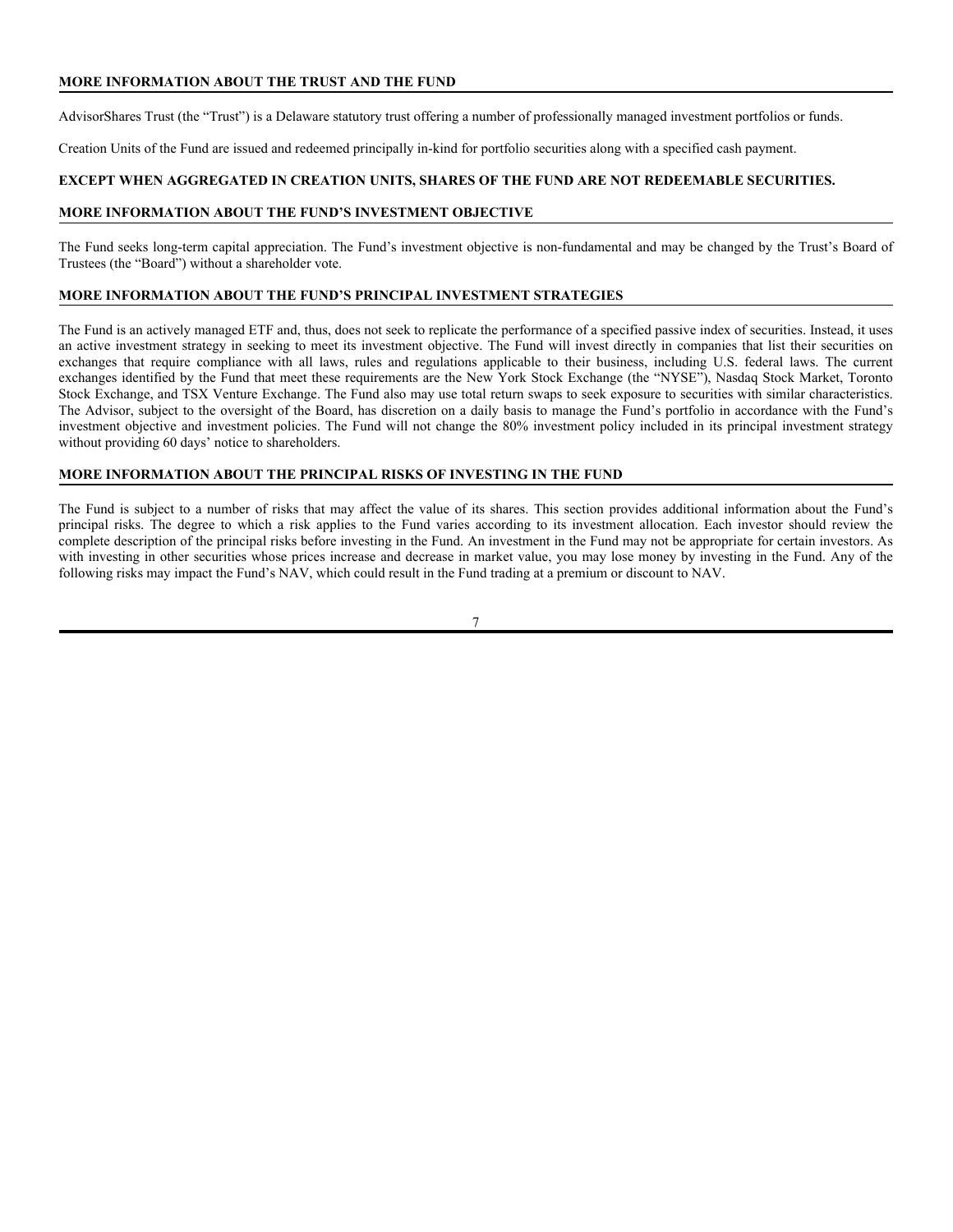**Cannabis-Related Company Risk.** Cannabis-related companies are subject to various laws and regulations that may differ at the state/local and federal level. These laws and regulations may (i) significantly affect a cannabis-related company's ability to secure financing, (ii) impact the market for marijuana business sales and services, and (iii) set limitations on marijuana use, production, transportation, and storage. Cannabis-related companies may also be required to secure permits and authorizations from government agencies to cultivate or research marijuana. In addition, cannabis-related companies are subject to the risks associated with the greater agricultural industry, including changes to or trends that affect commodity prices, labor costs, weather conditions, and laws and regulations related to environmental protection, health and safety. Cannabis-related companies may also be subject to risks associated with the biotechnology and pharmaceutical industries. These risks include increased government regulation, the use and enforcement of intellectual property rights and patents, technological change and obsolescence, product liability lawsuits, and the risk that research and development may not necessarily lead to commercially successful products.

**U.S. Regulation of Marijuana.** Although the medical use of marijuana is legal in more than half of the states as well as the District of Columbia and non-medical use of marijuana is legal in an increasing number of states and the District of Columbia, the possession and use of marijuana remains illegal under U.S. federal law. Actions by federal regulatory agencies, such as enforcement of federal marijuana laws and the prosecution of nonviolent federal drug crimes by the DOJ, could produce a chilling effect on the industry's growth and discourage banks from expanding their services to cannabis-related companies. This conflict between the regulation of marijuana under federal and state law creates volatility and risk for all cannabis-related companies. Because marijuana is currently classified as a Schedule I controlled substance, no drug product containing cannabis or cannabis extracts has been approved for use by the FDA or obtained registration for commercial production from the DEA. A Schedule I controlled substance is defined as a drug with no currently accepted medical use and a high potential for abuse. There is no guarantee that such products will ever be legally produced or sold in the U.S. and, even if such a product were to receive the required government approvals for use in commercial production, the product may be subject to significant government regulation regarding manufacture, importation, exportation, domestic distribution, storage, sale, and legitimate use. Cannabisrelated companies in the U.S. that engage in medical or pharmaceutical research or the production and distribution of controlled substances such as marijuana must be registered with the DEA to perform such activities and have the security, control, recordkeeping, reporting and inventory mechanisms required by the DEA to prevent drug loss and diversion. With respect to cannabis-related companies and vendors servicing such companies, the Fund will not invest directly in the securities of companies that grow, sell, distribute, transport, or handle cannabis unless they are registered with the DEA or otherwise in compliance with U.S. federal regulations, thus allowing them to legally handle the product. Compliance failures related to these regulatory requirements may substantially harm a cannabis-related company's ability to conduct marijuana research. In addition, because cannabis is a Schedule I controlled substance, Section 280E of the Internal Revenue Code applies by its terms to the purchase and sale of medical-use cannabis products and provides that no deduction or credit is allowed for expenses incurred during a taxable year "in carrying on any trade or business if such trade or business (or the activities which comprise such trade or business) consists of trafficking in controlled substances (within the meaning of Schedules I and II of the CSA) which is prohibited by federal law or the law of any state in which such trade or business is conducted." The disallowance of such tax deductions will likely reduce the value of cannabis related companies.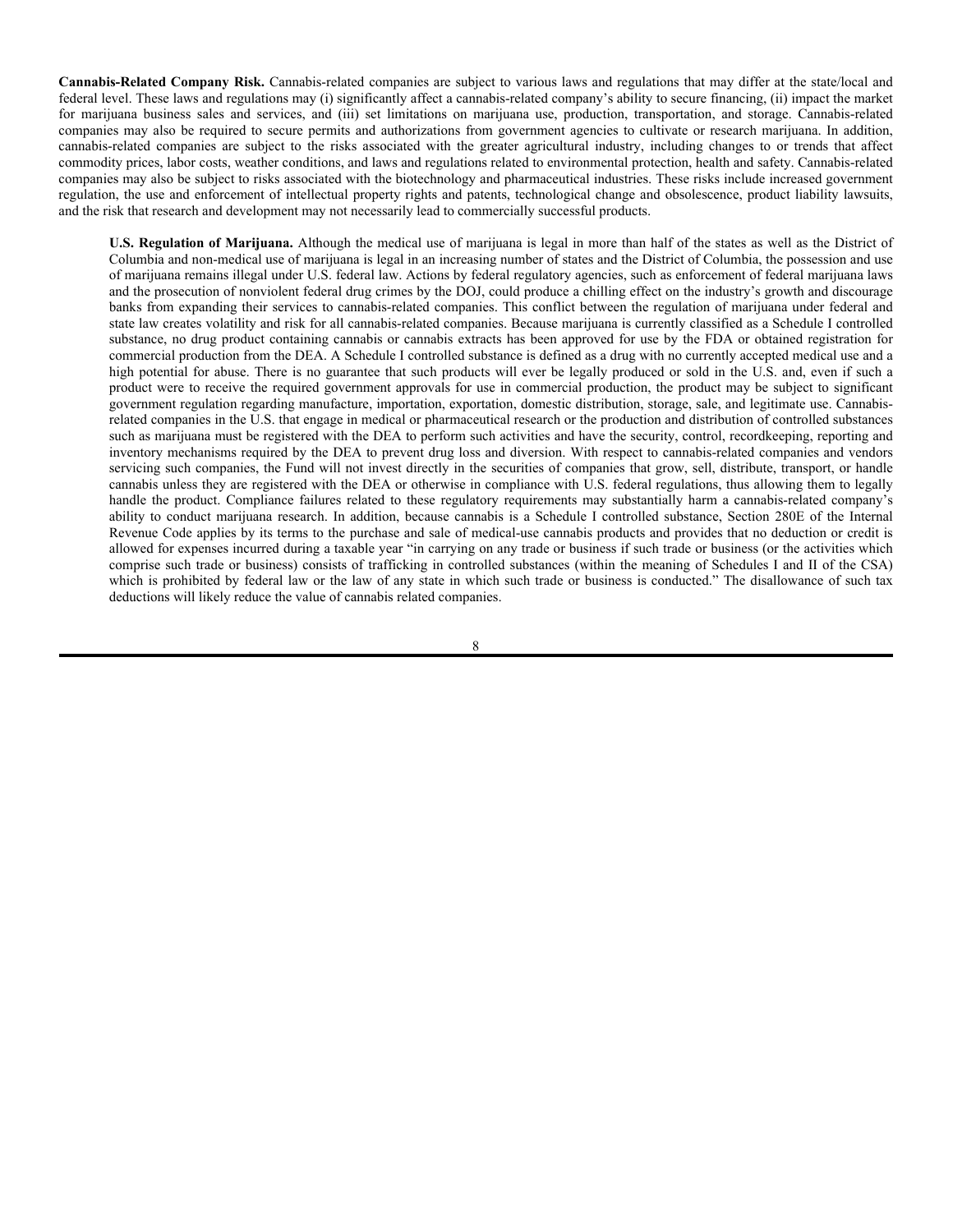**Counterparty Risk.** The Fund may invest in financial instruments involving counterparties for the purpose of attempting to gain exposure to a particular group of securities, index or asset class without actually purchasing those securities or investments, or to hedge a position. Such financial instruments may include, among others, total return, index, interest rate, and credit default swap agreements. The use of swap agreements and similar instruments exposes the Fund to risks that are different than those associated with ordinary portfolio securities transactions. For example, the Fund bears the risk of loss of the amount expected to be received under a swap agreement in the event of the default or bankruptcy of a swap agreement counterparty. If a counterparty defaults on its payment obligations to the Fund, this default will cause the value of your investment in the Fund to decrease. In addition, the Fund may enter into swap agreements with a limited number of counterparties, which may increase the Fund's exposure to counterparty credit risk. Similarly, if the credit quality of an issuer or guarantor of a debt instrument improves, this change may adversely affect the value of the Fund's investment.

**Derivatives Risk.** The Fund may invest in total return swaps to gain market exposure. The Fund's use of derivative instruments involves risks different from or possibly greater than, the risks associated with investing directly in securities and other traditional investments. These risks include (i) the risk that the counterparty to a derivative transaction may not fulfill its contractual obligations; (ii) the risk of mispricing or improper valuation; (iii) the risk that changes in the value of the derivative may not correlate perfectly with the underlying asset, rate or index; and (iv) the credit risk of the underlying asset, rate, or index. In the event that the Fund executes a total return swap, it will likely do so as a total return receiver (and the counterparty to the Fund will execute the swap as the total return payor). The total return swap receiver generally is contractually obligated to pay the total return payer an index-based payment and an amount equal to the depreciation in the value of the asset referenced in the swap (or an amount which represents a decline in an index if an index is referenced in the swap). Both parties to the total return swap generally have contractual obligations to pledge credit support for the full and timely performance of their respective contractual obligations under the total return swap. If the Fund executes total return swaps, it risks the depreciation or decline in value of the asset or index referenced in the swap as well as the risk that the collateral posted by its counterparty declines in value or is not pledged in accordance with the swap documentation, or the risk that the collateral posted by the Fund in favor of the counterparty is not timely returned or is lost. In addition, investments in derivatives may involve leverage, which means a small percentage of assets invested in derivatives can have a disproportionately larger impact on the Fund. These risks could cause the Fund to lose more than the principal amount invested.

**Equity Risk.** The prices of equity securities in which the Fund invests rise and fall daily. These price movements may result from factors affecting individual companies, industries or the securities market as a whole. Individual companies may report poor results or be negatively affected by industry and/or economic trends and developments. The prices of securities issued by such companies may decline in response. In addition, the equity market tends to move in cycles which may cause stock prices to fall over short or extended periods of time.

**ETF Market Risk.** In stressed market conditions, the market for certain ETF shares may become less liquid in response to deteriorating liquidity in the markets for the ETF's underlying portfolio holdings. This adverse effect on liquidity for the ETF's shares in turn can lead to a difference between the market price of the ETF's shares and the underlying value of those shares. This difference can be reflected as a spread between the bid and ask prices quoted during the day or a premium or discount in the closing price from the Fund's NAV.

Because the Fund's shares trade in the secondary market, a broker may charge a commission to execute a transaction in shares and an investor may incur the cost of the spread between the price at which a dealer will buy shares (bid) and the somewhat higher price at which a dealer will sell shares (ask). In addition, not only are there a limited number of institutions that act as authorized participants, direct trading by authorized participants is critical to ensuring that the Fund's shares trade at or close to NAV. However, market makers are not obligated to make a market in the Fund's shares nor are authorized participants obligated to execute purchase or redemption orders for Creation Units and, in times of market stress, circumstances could develop that could cause them to refrain from these activities or reduce their role. The absence of an active market could lead to a heightened risk of differences between the market price of the Fund's shares and the underlying value of those shares.

Growth Investing Risk. Growth stocks can be volatile for several reasons. Since those companies usually invest a high portion of earnings in their businesses, they may lack the dividends of value stocks that can cushion stock prices in a falling market. The prices of growth stocks are based largely on projections of the issuer's future earnings and revenues. If a company's earnings or revenues fall short of expectations, its stock price may fall dramatically. Growth stocks may be more expensive relative to their earnings or assets compared to value or other stocks.

 $\overline{Q}$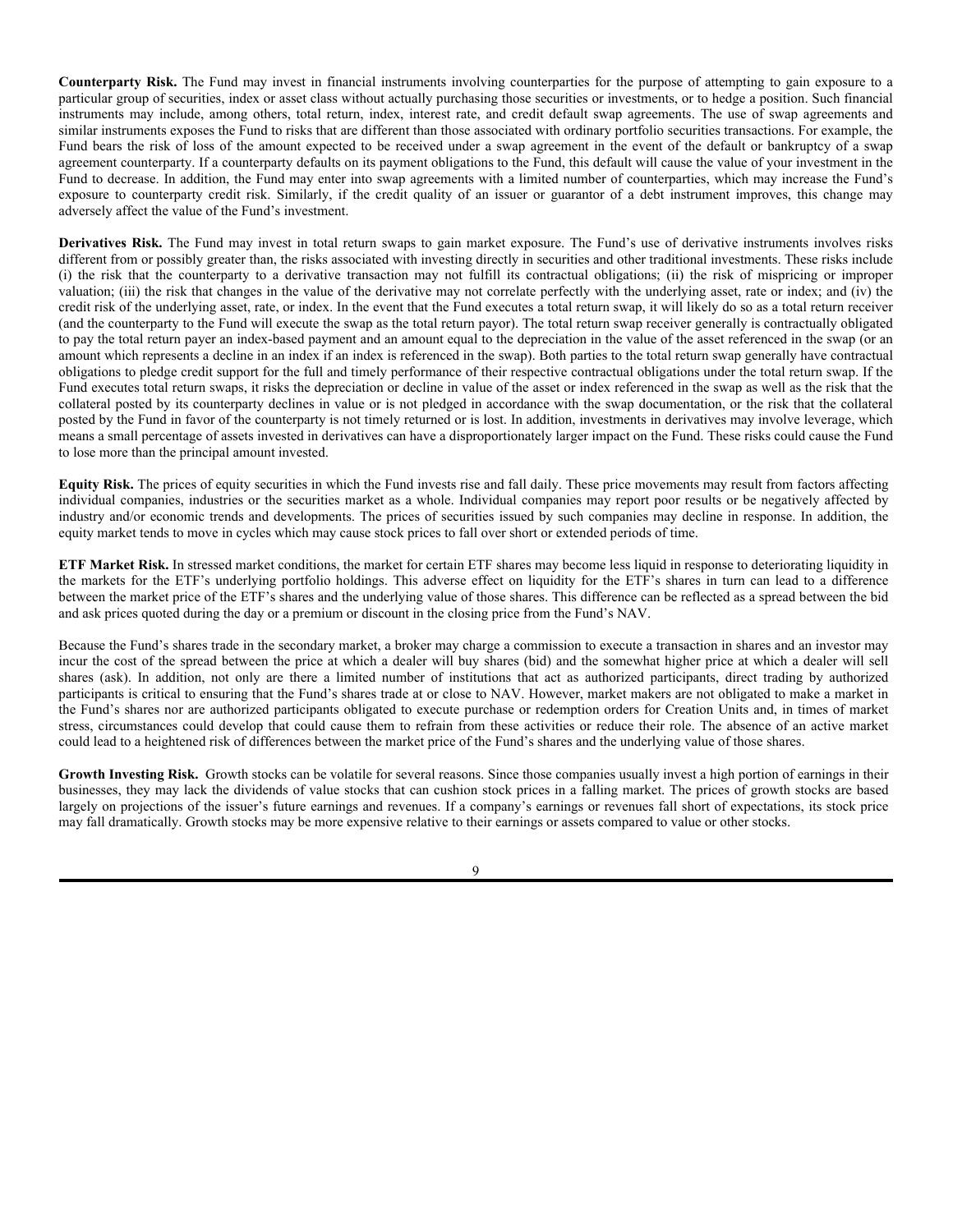**Health Care Sector Risk.** Companies in the Health Care Sector are subject to extensive government regulation and their profitability can be significantly affected by restrictions on government reimbursement for medical expenses, rising costs of medical products and services, pricing pressure (including price discounting), limited product lines and an increased emphasis on the delivery of health care through outpatient services. Companies in the Health Care Sector are heavily dependent on obtaining and defending patents, which may be time consuming and costly, and the expiration of patents may also adversely affect the profitability of these companies. Health care companies are also subject to extensive litigation based on product liability and similar claims. In addition, their products can become obsolete due to industry innovation, changes in technologies or other market developments. Many new products in the Health Care Sector require significant research and development and may be subject to regulatory approvals, all of which may be time consuming and costly with no guarantee that any product will come to market.

**Pharmaceuticals, Biotechnology & Life Sciences Industry Group Risk.** The Fund will concentrate at least 25% of its investments in the Pharmaceuticals, Biotechnology & Life Sciences Industry Group within the Health Care Sector. The business operations and profitability of companies in the Pharmaceuticals, Biotechnology & Life Sciences Industry Group can be significantly affected by, among other things, government approval of products and services, government regulation and reimbursement rates, product liability claims, patent expirations and protection, and intense competition.

**Management Risk.** The Advisor continuously evaluates the Fund's holdings, purchases and sales with a view to achieving the Fund's investment objective. However, achievement of the stated investment objective cannot be guaranteed. The Advisor's judgment about the markets, the economy, or companies may not anticipate actual market movements, economic conditions or company performance, and these factors may affect the return on your investment. In fact, no matter how good a job the Advisor does, you could lose money on your investment in the Fund, just as you could with other investments. If the Advisor is incorrect in its assessment of the income, growth or price realization potential of the Fund's holdings or incorrect in its assessment of general market or economic conditions, then the value of the Fund's shares may decline.

**Market Risk.** Investments in securities, in general, are subject to market risks that may cause their prices to fluctuate over time. The Fund's investments may decline in value due to factors affecting securities markets generally, such as real or perceived adverse economic conditions or changes in interest or currency rates, or particular countries, segments, economic sectors, industries or companies within those markets. Local, regional, or global events such as war, acts of terrorism, the spread of infectious illness or other public health issues, recessions, or other events could have a significant impact on the market generally and on specific securities. For example, since December 2019, a novel strain of coronavirus has spread globally, which has resulted in the temporary closure of many corporate offices, retail stores, manufacturing facilities and factories, and other businesses across the world. As the extent of the impact on global markets from the coronavirus is difficult to predict, the extent to which the coronavirus may negatively affect the Fund's performance or the duration of any potential business disruption is uncertain. Any potential impact on performance will depend to a large extent on future developments and new information that may emerge regarding the duration and severity of the coronavirus and the actions taken by authorities and other entities to contain the coronavirus or treat its impact.

Changes in market conditions and interest rates generally do not have the same impact on all types of securities and instruments. Fluctuations in the value of securities and financial instruments in which the Fund invests will cause the NAV of the Fund to fluctuate. Historically, the markets have moved in cycles, and the value of the Fund's securities may fluctuate drastically from day to day. Because of its link to the markets, an investment in the Fund may be more suitable for long-term investors who can bear the risk of short-term principal fluctuations, which at times may be significant.

**Mid-Capitalization Risk.** Stock prices of mid-cap companies may be based in substantial part on future expectations rather than current achievements and may move sharply, especially during market upturns and downturns. Mid-cap companies themselves may be more vulnerable to adverse business or economic events than larger, more established companies. During a period when the performance of mid-cap stocks falls behind that of other types of investments, such as large-cap stocks or the equity market as whole, the Fund's performance could be reduced.

**Non-Diversification Risk.** As a non-diversified fund under federal securities laws, the Fund may invest a greater percentage of its assets in a particular issuer and hold a smaller number of portfolio securities than a diversified fund. To the extent the Fund invests in a relatively small number of issuers, a decline in the market value of a particular security held by the Fund may affect its value more than if it invested in a larger number of issuers. The value of the Fund's shares may be more volatile than the value of shares of more diversified funds.

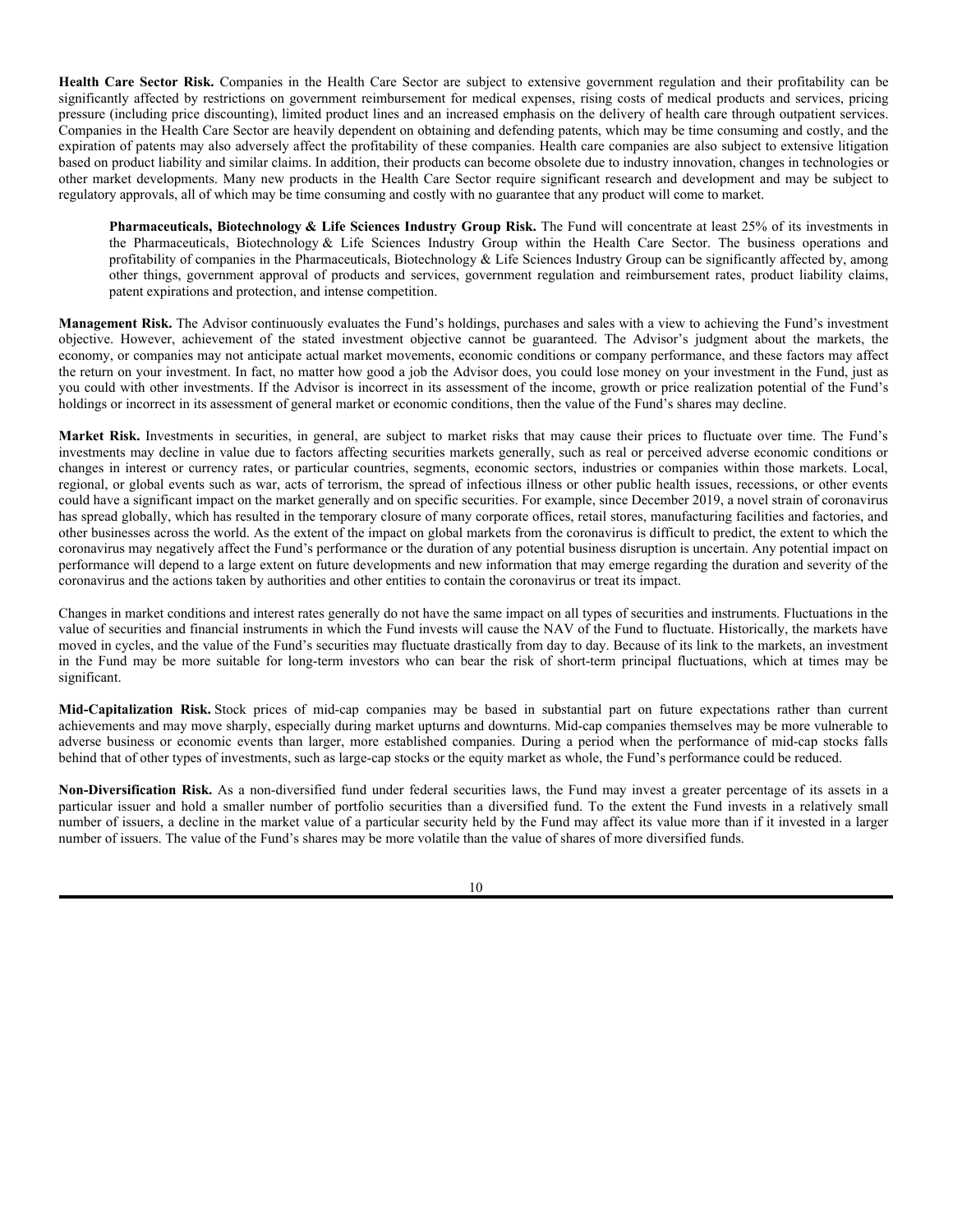**Real Estate Investment Trust Risk.** Investment in real estate companies, including REITs, exposes the Fund to the risks of owning real estate directly. These include risks related to general, regional and local economic conditions; fluctuations in interest rates and property tax rates; shifts in zoning laws, environmental regulations and other governmental action such as the exercise of eminent domain; increased operating expenses; lack of availability of mortgage funds or other limits to accessing the credit or capital markets; losses due to natural disasters; overbuilding; losses due to casualty or condemnation; changes in property values and rental rates; and other factors. Real estate is highly sensitive to general and local economic conditions and developments. The U.S. real estate market may, in the future, experience and has, in the past, experienced a decline in value, with certain regions experiencing significant losses in property values. Many real estate companies, including REITs, utilize leverage (and some may be highly leveraged), which increases investment risk and the risk normally associated with debt financing, and could potentially increase the Fund's volatility and losses. Exposure to such real estate may adversely affect Fund performance.

Investments in REITs involve unique risks. REITs may have limited financial resources, may trade less frequently and in limited volume, and may be more volatile than other securities. In addition, to the extent the Fund holds interests in REITs, it is expected that investors in the Fund will bear two layers of asset-based management fees and expenses (directly at the Fund level and indirectly at the REIT level). In addition, REITs are dependent upon management skills and generally may not be diversified. REITs are also subject to heavy cash flow dependency, defaults by borrowers or lessees and self-liquidation. In addition, U.S. REITs are subject to special U.S. federal tax requirements. A U.S. REIT that fails to comply with such tax requirements may be subject to U.S. federal income taxation, which may affect the value of the REIT and the characterization of the REIT's distributions. The U.S. federal tax requirement that a REIT distributes substantially all of its net income to its shareholders may result in the REIT having insufficient capital for future expenditures. A REIT that successfully maintains its qualification may still become subject to U.S. federal, state and local taxes, including excise, penalty, franchise, payroll, mortgage recording, and transfer taxes, both directly and indirectly through its subsidiaries. In the event of a default by a borrower or lessee, the REIT may experience delays in enforcing its rights as a mortgagee or lessor and may incur substantial costs associated with protecting investments.

**Small-Capitalization Risk.** Security prices of small cap companies may be more volatile than those of larger companies. Security prices of smallcap companies are generally more vulnerable than those of large-cap companies to adverse business and economic developments. The securities of small-cap companies may be thinly traded, making it difficult for the Fund to buy and sell them. In addition, small-cap companies are typically less stable financially than larger, more established companies and may depend on a small number of essential personnel, making them more vulnerable to loss of personnel. Small-cap companies also normally have less diverse product lines than larger cap companies and are more susceptible to adverse developments concerning their products. These risks are even greater for micro-cap companies. Micro-cap companies are followed by relatively few securities analysts and there tends to be less information about them. Their securities generally have limited trading volumes and are subject to even more abrupt, erratic price movements. Micro-cap companies are even more vulnerable to adverse business and market developments.

**Trading Risk.** Shares of the Fund may trade above or below their NAV. The NAV of shares will fluctuate with changes in the market value of the Fund's holdings. The trading prices of shares will fluctuate in accordance with changes in NAV, as well as market supply and demand. When the market price of the Fund's shares deviates significantly from NAV, you may pay significantly more or receive significantly less than the underlying value of the Fund's shares. However, given that shares can be created and redeemed only in Creation Units at NAV, the Advisor does not believe that large discounts or premiums to NAV will exist for extended periods of time. Although the Fund's shares are currently listed on the Exchange, there can be no assurance that an active trading market for shares will develop or be maintained. In addition, trading in shares of the Fund may be halted because of market conditions or for reasons that, in the view of the Exchange, make trading in shares inadvisable.

**Value Investing Risk.** Because the Fund may utilize a value style of investing, the Fund could suffer losses or produce poor results relative to other funds, even in a rising market, if the Advisor's assessment of a company's value or prospects for exceeding earnings expectations or market conditions is incorrect.

# **OTHER INVESTMENT PRACTICES AND STRATEGIES**

**Temporary Defensive Positions.** To respond to adverse market, economic, political or other conditions, the Fund may invest up to 100% of its total assets, without limitation, in cash, high-quality, short-term debt securities and money market instruments. The Fund may be invested in this manner for extended periods, depending on the Advisor's assessment of market conditions. Debt securities and money market instruments include shares of other mutual funds, commercial paper, certificates of deposit, bankers' acceptances, U.S. government securities, repurchase agreements, and bonds that are rated BBB or higher. While the Fund is in a defensive position, the Fund may not achieve its investment objective. Furthermore, to the extent that the Fund invests in money market funds, the Fund would bear its pro rata portion of each such money market fund's advisory fees and operational expenses.

Lending of Portfolio Securities. The Fund may lend portfolio securities to brokers, dealers and other financial organizations that meet capital and other credit requirements or other criteria established by the Fund's Board. These loans, if and when made, may not exceed 33 1/3% of the total asset value of the Fund (including the loan collateral). Such loans may be terminated at any time. Any such loans must be continuously secured by collateral maintained on a current basis in an amount at least equal to the market value of the securities loaned by the Fund. In a loan transaction, as compensation for lending its securities, the Fund will receive a portion of the dividends or interest accrued on the securities held as collateral or, in the case of cash collateral, a portion of the income from the investment of such cash. In addition, the Fund will receive the amount of all dividends, interest and other distributions on the loaned securities. However, the borrower has the right to vote the loaned securities. The Fund will call loans to vote proxies if a material issue affecting the investment is to be voted upon. Loans are made only to borrowers that are deemed by the securities lending agent to be of good financial standing. Should the borrower of the securities fail financially, the Fund may experience delays in recovering the securities or exercising its rights in the collateral. In a loan transaction, the Fund will also bear the risk of any decline in value of securities acquired with cash collateral. The Fund will attempt to minimize this risk by limiting the investment of cash collateral to high quality instruments of short maturity.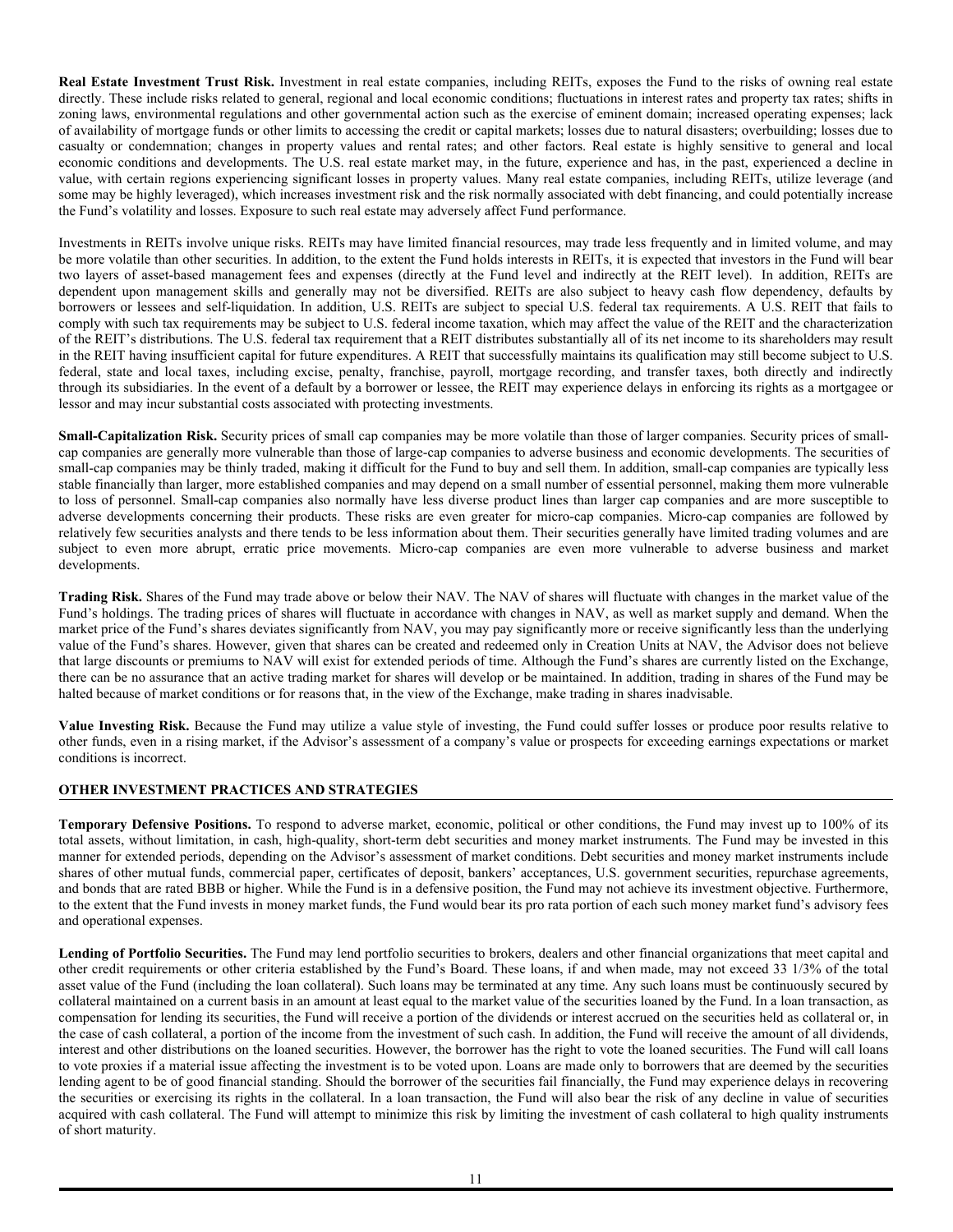Please see the Fund's Statement of Additional Information (the "SAI") for a more complete list of portfolio investment strategies, permitted investments and related risks.

### **PORTFOLIO HOLDINGS**

A description of the Fund's policies and procedures with respect to the disclosure of Fund portfolio securities is available (i) in the SAI and (ii) on the Trust's website at www.advisorshares.com. The Fund's daily portfolio holdings information also will be available on the Trust's website.

### **MANAGEMENT OF THE FUND**

#### **INVESTMENT ADVISOR**

AdvisorShares Investments, LLC, located at 4800 Montgomery Lane, Suite 150, Bethesda, Maryland 20814, serves as investment advisor of the Fund. As of September 30, 2021, the Advisor had approximately \$2 billion in assets under management.

The Advisor, subject to the supervision of the Board, provides an investment management program for the Fund and manages the investment of the Fund's assets. Pursuant to an investment advisory agreement between the Trust and the Advisor, the Advisor is entitled to receive an annual advisory fee of 0.60% based on the average daily net assets of the Fund. For the most recent fiscal year, the Fund paid the Advisor 0.60% after waivers based on its average daily net assets.

The Advisor bears all of its own costs associated with providing these advisory services and the expenses of the members of the Board who are affiliated with the Advisor. The Advisor may make payments from its own resources to broker-dealers and other financial institutions in connection with the sale of Fund shares.

The Advisor has contractually agreed to waive its fees and/or reimburse expenses in order to keep net expenses (excluding amounts payable pursuant to any plan adopted in accordance with Rule 12b-1, interest expense, taxes, brokerage commissions, acquired fund fees and expenses, other expenditures which are capitalized in accordance with generally accepted accounting principles, and extraordinary expenses) from exceeding 0.74% of the Fund's average daily net assets for at least one year from the date of this Prospectus. The expense limitation agreement may be terminated without payment of any penalty (i) by the Trust for any reason and at any time and (ii) by the Advisor, for any reason, upon ninety (90) days' prior written notice to the Trust, such termination to be effective as of the close of business on the last day of the then-current one-year period. If at any point it becomes unnecessary for the Advisor to waive fees or reimburse expenses, the Board may permit the Advisor to retain the difference between the Fund's total annual operating expenses and the expense limitation currently in effect, or, if lower, the expense limitation that was in effect at the time of the waiver and/or reimbursement, to recapture all or a portion of its prior fee waivers or expense reimbursements made during the immediately preceding three-year period.

The Advisor may hire one or more sub-advisors to oversee the day-to-day portfolio management activities of the Fund. The sub-advisors would be subject to oversight by the Advisor. Pursuant to an exemptive order from the U.S. Securities and Exchange Commission (the "SEC"), the Advisor, subject to certain conditions, has the right, without shareholder approval, to hire a new unaffiliated sub-advisor or materially amend the terms of a sub-advisory agreement with an unaffiliated sub-advisor when the Board and the Advisor believe that a change would benefit the Fund. The Prospectus will be supplemented when there is a significant change in the Fund's sub-advisory arrangement.

A discussion regarding the basis for the Board's most recent approval of the Fund's investment advisory agreement is available in the Trust's Annual Report to Shareholders dated June 30, 2021.

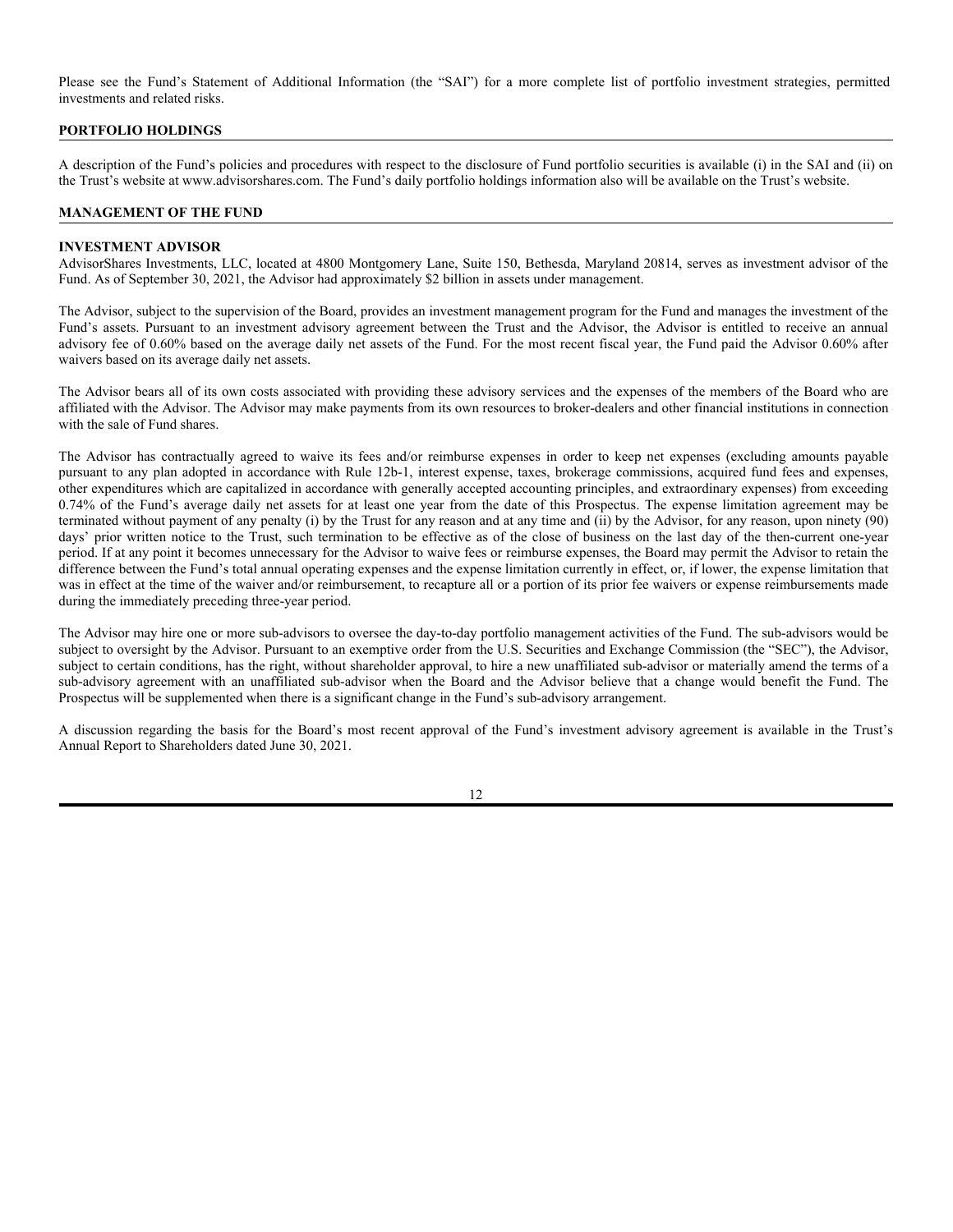# **PORTFOLIO MANAGER**

The following portfolio manager is primarily responsible for the day-to-day management of the Fund.

### **Dan S. Ahrens,** *Managing Director, Chief Operating Officer & Portfolio Manager*

Dan S. Ahrens is a Managing Director and the Chief Operating Officer of the Advisor. He joined the Advisor in 2008. Prior to joining the Advisor in 2008, Mr. Ahrens founded Ahrens Advisors, L.P., an SEC-registered investment advisor, where he was portfolio manager of the Ladenburg Thalmann Gaming and Casino Fund from 2006 to 2008. Before forming Ahrens Advisors, he was President of the MUTUALS.com Funds. He served as portfolio manager of the Vice Fund (VICEX), which he started in 2002, and the Generation Wave Growth Fund. During that time, he also was President and Chief Compliance Officer of Mutuals Advisors, Inc. and acted as President, Treasurer and Financial & Operations Officer of an affiliated Broker Dealer firm. He is the author of Investing in Vice (St. Martin's Press, 2004) and Investing in Cannabis (Wiley, 2020) and has appeared on numerous financial programs, including CNBC, CNN, ABC News and Bloomberg, to discuss "Vice Stocks." He has been featured, along with funds under his management, in major national and trade publications including The Economist, New York Times, Financial Times, and The Wall Street Journal. He earned a Bachelor in Business Administration in Finance from Texas Tech University.

Additional information about the portfolio manager's compensation, other accounts managed by the portfolio manager, and the portfolio manager's ownership of securities in the Fund is available in the SAI.

### **OTHER SERVICE PROVIDERS**

Foreside Fund Services, LLC (the "Distributor") is the principal underwriter and distributor of the Fund's shares. The Distributor's principal address is Three Canal Plaza, Suite 100, Portland, Maine 04101. The Distributor will not distribute shares in less than whole Creation Units, and it does not maintain a secondary market in the shares. The Distributor is a broker-dealer registered under the Securities Exchange Act of 1934 and a member of the Financial Industry Regulatory Authority, Inc. ("FINRA"). The Distributor is not affiliated with the Advisor, The Bank of New York Mellon or any of their respective affiliates.

The Bank of New York Mellon, located at 240 Greenwich Street, New York, New York 10286, serves as the administrator, custodian, transfer agent and fund accounting agent for the Fund.

Morgan, Lewis & Bockius LLP, located at 1111 Pennsylvania Avenue, N.W., Washington, D.C. 20004, serves as legal counsel to the Trust.

Tait, Weller & Baker LLP, located at Two Liberty Place, 50 South 16<sup>th</sup> Street, Suite 2900, Philadelphia, Pennsylvania 19102, serves as the Fund's independent registered public accounting firm. The independent registered public accounting firm is responsible for auditing the annual financial statements of the Fund.

# **SHAREHOLDER INFORMATION**

### **CALCULATING NET ASSET VALUE**

The Fund calculates NAV by (i) taking the current market value of its total assets, (ii) subtracting any liabilities, and (iii) dividing that amount by the total number of shares owned by shareholders.

The Fund calculates NAV once each business day as of the regularly scheduled close of normal trading on the NYSE (normally 4:00 p.m. Eastern Time). The NYSE is typically closed on weekends and most national holidays.

In calculating NAV, the Fund generally values its portfolio investments at market prices. If market prices are unavailable or the Fund thinks that they are unreliable, or when the value of a security has been materially affected by events occurring after the relevant market closes, the Fund will price those securities at fair value as determined in good faith using methods approved by the Board. With respect to U.S.-traded securities with readily available pricing, it is expected that there would be limited circumstances in which the Fund would use fair value pricing – for example, if the exchange on which a portfolio security is principally traded closed early or if trading in a particular security was halted during the day and did not resume prior to the time the Fund calculated its NAV.

The use of fair valuation in pricing a security involves the consideration of a number of subjective factors and, therefore, is susceptible to the unavoidable risk that the valuation may be higher or lower than the price at which the security might actually trade if a reliable market price were readily available.

More information about the valuation of the Fund's holdings can be found in the SAI.

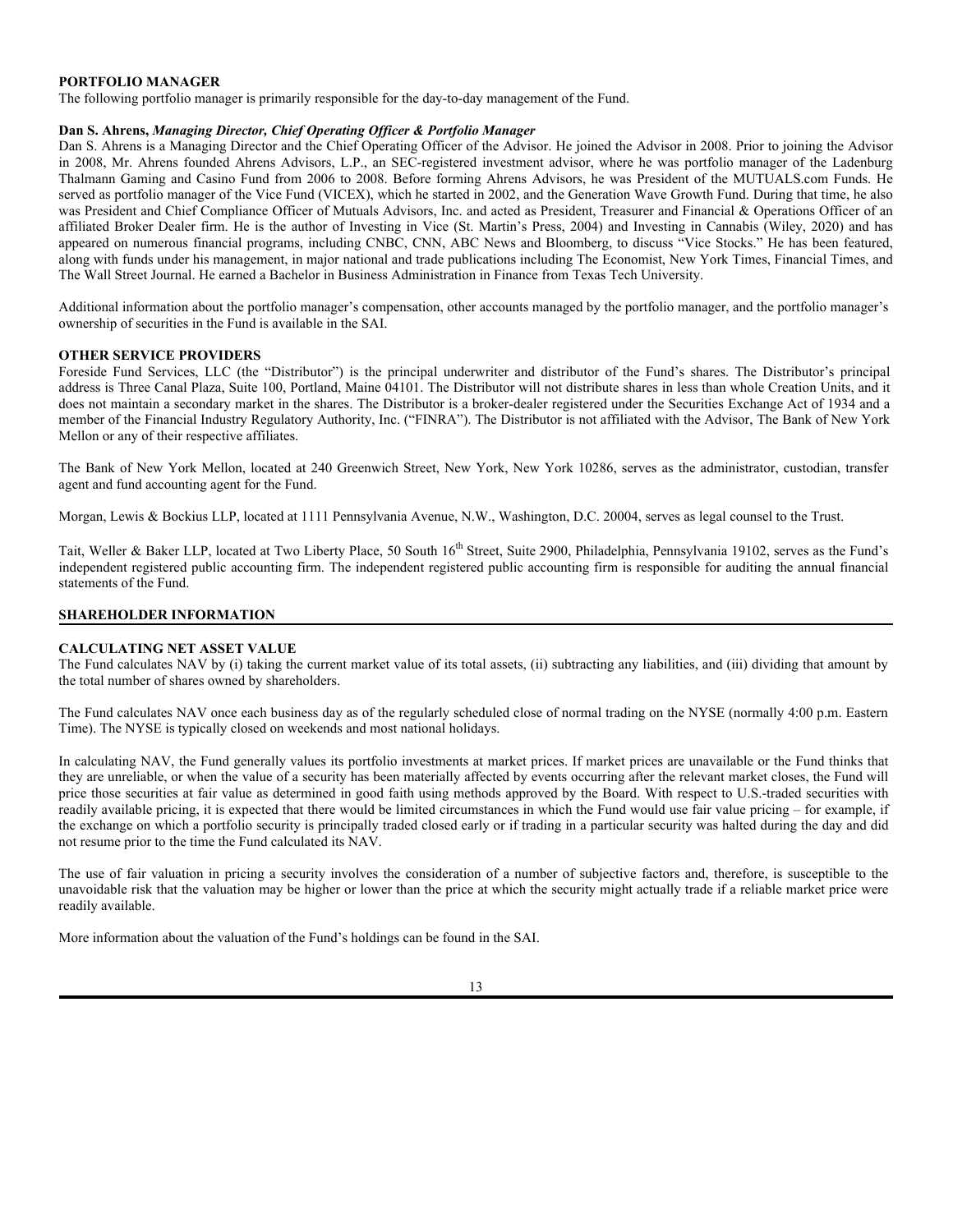# **PREMIUM/DISCOUNT AND BID-ASK SPREAD INFORMATION**

The price of the Fund's shares is based on market price, which may differ from the Fund's daily NAV per share and can be affected by market forces of supply and demand, economic conditions and other factors. Information showing the number of days that the market price of the Fund's shares was greater than the Fund's NAV per share (*i.e.*, at a premium) and the number of days it was less than the Fund's NAV per share (*i.e.*, at a discount) for various time periods is available by visiting the Fund's website at www.advisorshares.com. Also available on the Fund's website is information about bid-ask spreads.

### **DIVIDENDS AND DISTRIBUTIONS**

The Fund pays out dividends and distributes its net capital gains, if any, to shareholders at least annually.

### **ACTIVE INVESTORS AND MARKET TIMING**

Shares of the Fund are listed for trading on the Exchange, which allows retail investors to purchase and sell individual shares at market prices throughout the trading day similar to other publicly traded securities. Because these secondary market trades do not involve the Fund directly, it is unlikely that secondary market trading would cause any harmful effects of market timing, such as dilution, disruption of portfolio management, increases in the Fund's trading costs or realization of capital gains. The Board has determined not to adopt policies and procedures designed to prevent or monitor for frequent purchases and redemptions of the Fund's shares because the Fund sells and redeems its shares at NAV only in Creation Units pursuant to the terms of a participant agreement between the Distributor and an authorized participant, principally in exchange for a basket of securities that mirrors the composition of the Fund's portfolio and a specified amount of cash. The Fund also imposes transaction fees on such Creation Unit transactions that are designed to offset the Fund's transfer and other transaction costs associated with the issuance and redemption of the Creation Unit shares.

### **BOOK-ENTRY**

Shares of the Fund are held in book-entry form, which means that no stock certificates are issued. Depository Trust Company ("DTC"), or its nominee, is the record owner of all outstanding shares of the Fund and is recognized as the owner of all shares.

Investors owning shares of the Fund are beneficial owners as shown on the records of DTC or its participants. DTC serves as the securities depository for all shares. Participants in DTC include securities brokers and dealers, banks, trust companies, clearing corporations and other institutions that directly or indirectly maintain a custodial relationship with DTC. As a beneficial owner of shares, you are not entitled to receive physical delivery of stock certificates or to have shares registered in your name, and you are not considered a registered owner of shares. Therefore, to exercise any right as an owner of shares, you must rely upon the procedures of DTC and its participants (*e.g.*, broker-dealers, banks, trust companies, or clearing companies). These procedures are the same as those that apply to any stocks that you hold in book entry or "street name" through your brokerage account.

### **INVESTING IN THE FUND**

For more information on how to buy and sell shares of the Fund, call the Trust at 877.843.3831 or visit the Fund's website at www.advisorshares.com.

### **DISTRIBUTION PLAN**

The Fund has adopted a Distribution Plan pursuant to Rule 12b-1 under the Investment Company Act of 1940 that allows the Fund to pay distribution fees to the Distributor and other firms that provide distribution services. The Fund will pay distribution fees to the Distributor at an annual rate not to exceed 0.25% of its average daily net assets. If a service provider provides distribution services, the Distributor will pay the service provider out of its distribution fees.

No distribution fees are currently charged to the Fund; there are no plans to impose distribution fees, and no distribution fees will be charged for at least one year from the date of this Prospectus. However, to the extent distribution fees are charged in the future, because the Fund would pay these fees out of assets on an ongoing basis, over time these fees may cost you more than other types of sales charges and would increase the cost of your investment. At such time as distribution fees are charged, the Fund will notify investors by adding disclosure to the Fund's website and in the Fund's Prospectus. Any distribution fees will be approved by the Board.

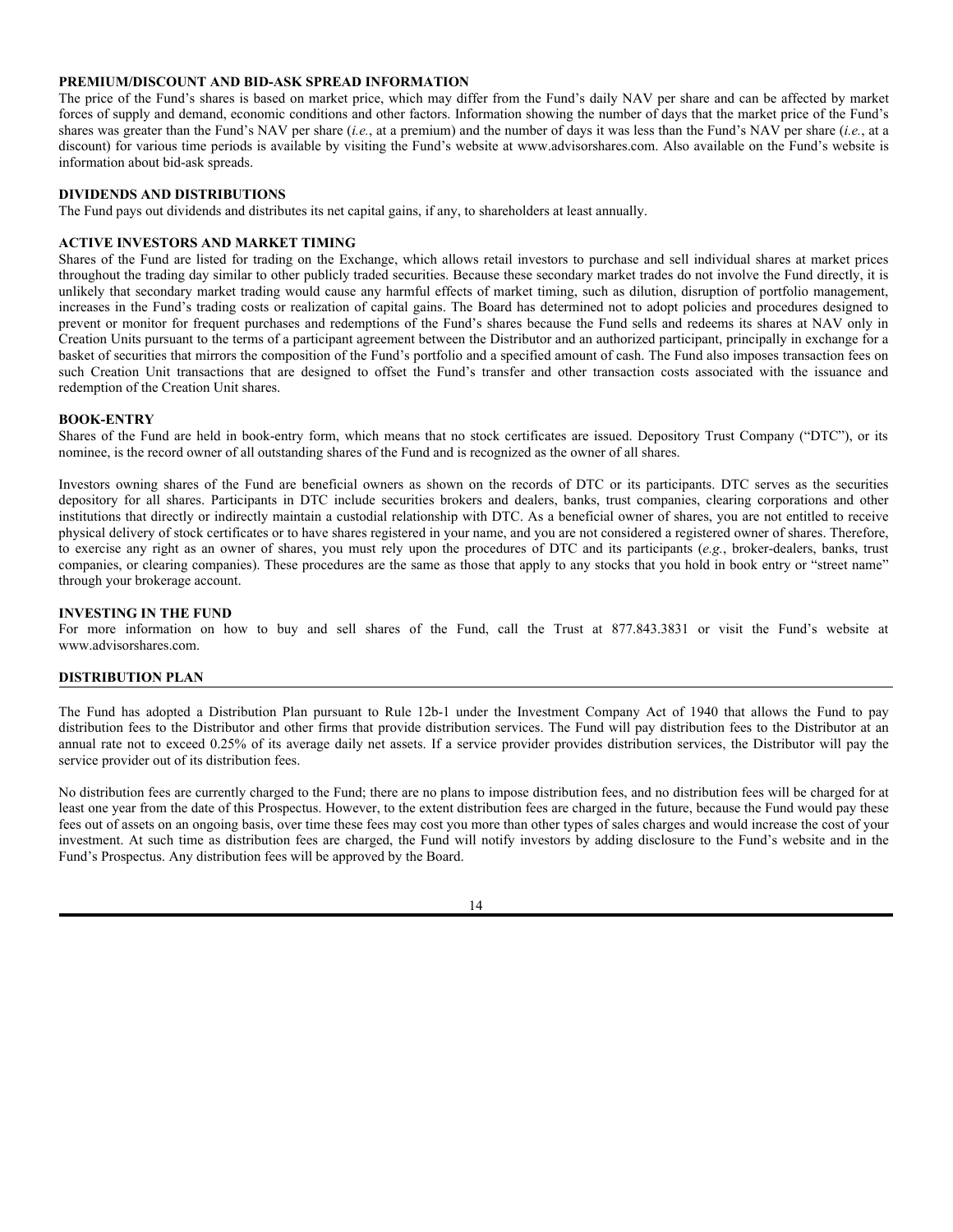# **ADDITIONAL TAX INFORMATION**

The following is a summary of some important tax issues that affect the Fund and its shareholders. The summary is based on current tax law, which may be changed by legislative, judicial or administrative action. The summary is very general, and does not address investors subject to special rules, such as investors who hold shares through an IRA, 401(k) or other tax-advantaged account. More information about taxes is located in the SAI.

### *You are urged to consult your tax advisor regarding specific questions as to U.S. federal, state and local income taxes.*

### **Tax Status of the Fund**

The Fund is treated as a separate entity for U.S. federal income tax purposes and intends to elect and to qualify for the special tax treatment afforded to a regulated investment company ("RIC") under the Internal Revenue Code. As long as the Fund qualifies for treatment as a RIC, it pays no federal income tax on the earnings it timely distributes to shareholders. However, the Fund's failure to qualify as a RIC or to meet minimum distribution requirements would result (if certain relief provisions were not available) in fund-level taxation and, consequently, a reduction in income available for distribution to shareholders.

Unless you are a tax-exempt entity or your investment in Fund shares is made through a tax-deferred retirement account, such as an IRA, you need to be aware of the possible tax consequences when:

- the Fund makes distributions;
- you sell Fund shares; and
- you purchase or redeem Creation Units (authorized participants only).

### **Tax Status of Distributions**

- The Fund intends to distribute, at least annually, substantially all of its net investment income and net capital gains income.
- The Fund's distributions from income and net short-term capital gains will generally be taxed to you as ordinary income. For noncorporate shareholders, dividends reported by the Fund as qualified dividend income are generally eligible for reduced tax rates applicable to long-term capital gains, provided holding period and other requirements are met. Qualified dividend income generally is income derived from dividends paid by U.S. corporations or certain foreign corporations that are either incorporated in a U.S. possession or eligible for tax benefits under certain U.S. income tax treaties. In addition, dividends that the Fund receives in respect of stock of certain foreign corporations may be qualified dividend income if that stock is readily tradable on an established U.S. securities market. For such dividends to be taxed as qualified dividend income to a non-corporate shareholder, the Fund must satisfy certain holding period requirements with respect to the underlying stock and the non-corporate shareholder must satisfy holding period requirements with respect to his or her ownership of the Fund's shares. Holding periods may be suspended for these purposes for stock that is hedged.
- Corporate shareholders may be entitled to a dividends received deduction for the portion of dividends they receive that are attributable to dividends received by the Fund from U.S. corporations, subject to certain limitations.
- Taxes on distributions of capital gains (if any) are determined by how long the Fund owned the investments that generated them, rather than how long a shareholder has owned their shares. Sales of assets held by the Fund for more than one year generally result in long-term capital gains and losses, and sales of assets held by the Fund for one year or less generally result in short-term capital gains and losses. Distributions from the Fund's short-term capital gains are generally taxable as ordinary income. Any distributions of net capital gain (the excess of the Fund's net long-term capital gains over its net short-term capital losses) that you receive from the Fund generally are taxable as long-term capital gains regardless of how long you have owned your shares. Long-term capital gains are taxed to noncorporate shareholders at reduced tax rates.

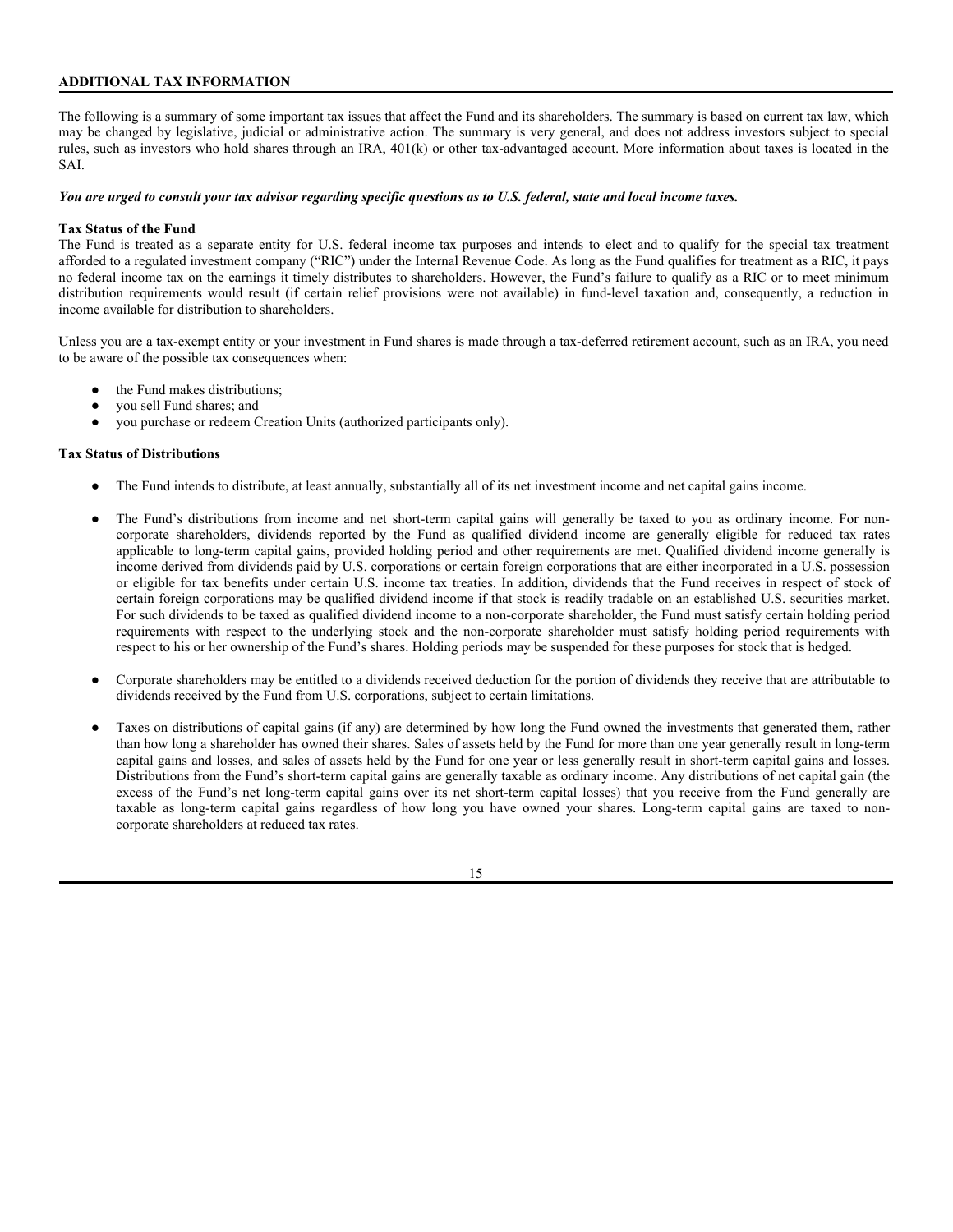- Dividends and distributions are generally taxable to you whether you receive them in cash or reinvest them in additional shares.
- In general, your distributions are subject to federal income tax for the year in which they are paid. However, distributions paid in January but declared by the Fund in October, November or December of the previous year may be taxable to you in the previous year.
- Shortly after the close of each calendar year, the Fund (or your broker) will inform you of the amount of your ordinary income dividends, qualified dividend income, foreign tax credits and net capital gain distributions received from the Fund.
- You may wish to avoid investing in the Fund shortly before a dividend or other distribution, because such a distribution will generally be taxable even though it may economically represent a return of a portion of your investment.

### **Taxes on Exchange-Listed Share Sales**

Any capital gain or loss realized upon a sale of shares is generally treated as long-term capital gain or loss if the shares have been held for more than one year and as short-term capital gain or loss if the shares have been held for one year or less, except that any capital loss on the sale of shares held for six months or less is treated as long-term capital loss to the extent of amounts treated as distributions of long-term capital gains to the shareholder with respect to such shares. Any loss realized on a sale will be disallowed to the extent shares of the Fund are acquired, including through reinvestment of dividends, within a 61-day period beginning 30 days before and ending 30 days after the disposition of Fund shares. The ability to deduct capital losses may be limited.

# **Derivatives and Complex Securities**

The Fund may invest in complex securities and derivatives such as total return swaps. These investments may be subject to numerous special and complex tax rules. These rules could affect the Fund's ability to qualify as a RIC, affect whether gains and losses recognized by the Fund are treated as ordinary income or loss or capital gain or loss, accelerate the recognition of income to the Fund, cause income or gain to be recognized even though corresponding cash is not received by the Fund and/or defer the Fund's ability to recognize losses. In turn, those rules may affect the amount, timing or character of the income distributed by the Fund. Additional information regarding the Fund's investments in complex securities and derivatives can be found in the Fund's SAI.

# **Taxation of REIT Investments**

The Fund may invest in REITs. "Qualified REIT dividends" (i.e., ordinary REIT dividends other than capital gain dividends and portions of REIT dividends designated as qualified dividend income eligible for capital gain tax rates) are eligible for a 20% deduction by non-corporate taxpayers. This deduction, if allowed in full, equates to a maximum effective tax rate of 29.6% (37% top rate applied to income after 20% deduction). Distributions by the Fund to its shareholders that are attributable to qualified REIT dividends received by the Fund and which the Fund properly reports as "section 199A dividends," are treated as "qualified REIT dividends" in the hands of non-corporate shareholders. A section 199A dividend is treated as a qualified REIT dividend only if the shareholder receiving such dividend holds the dividend-paying RIC shares for at least 46 days of the 91-day period beginning 45 days before the shares become ex-dividend, and is not under an obligation to make related payments with respect to a position in substantially similar or related property. The Fund is permitted to report such part of its dividends as section 199A dividends as are eligible, but is not required to do so.

REITs in which the Fund invests often do not provide complete and final tax information to the Fund until after the time that the Fund issues a tax reporting statement. As a result, the Fund may at times find it necessary to reclassify the amount and character of its distributions to you after it issues your tax reporting statement. When such reclassification is necessary, the Fund (or a financial intermediary, such as a broker, through which a shareholder owns shares) will send you a corrected, final Form 1099-DIV to reflect the reclassified information. If you receive a corrected Form 1099-DIV, use the information on this corrected form, and not the information on the previously issued tax reporting statement, in completing your tax returns.

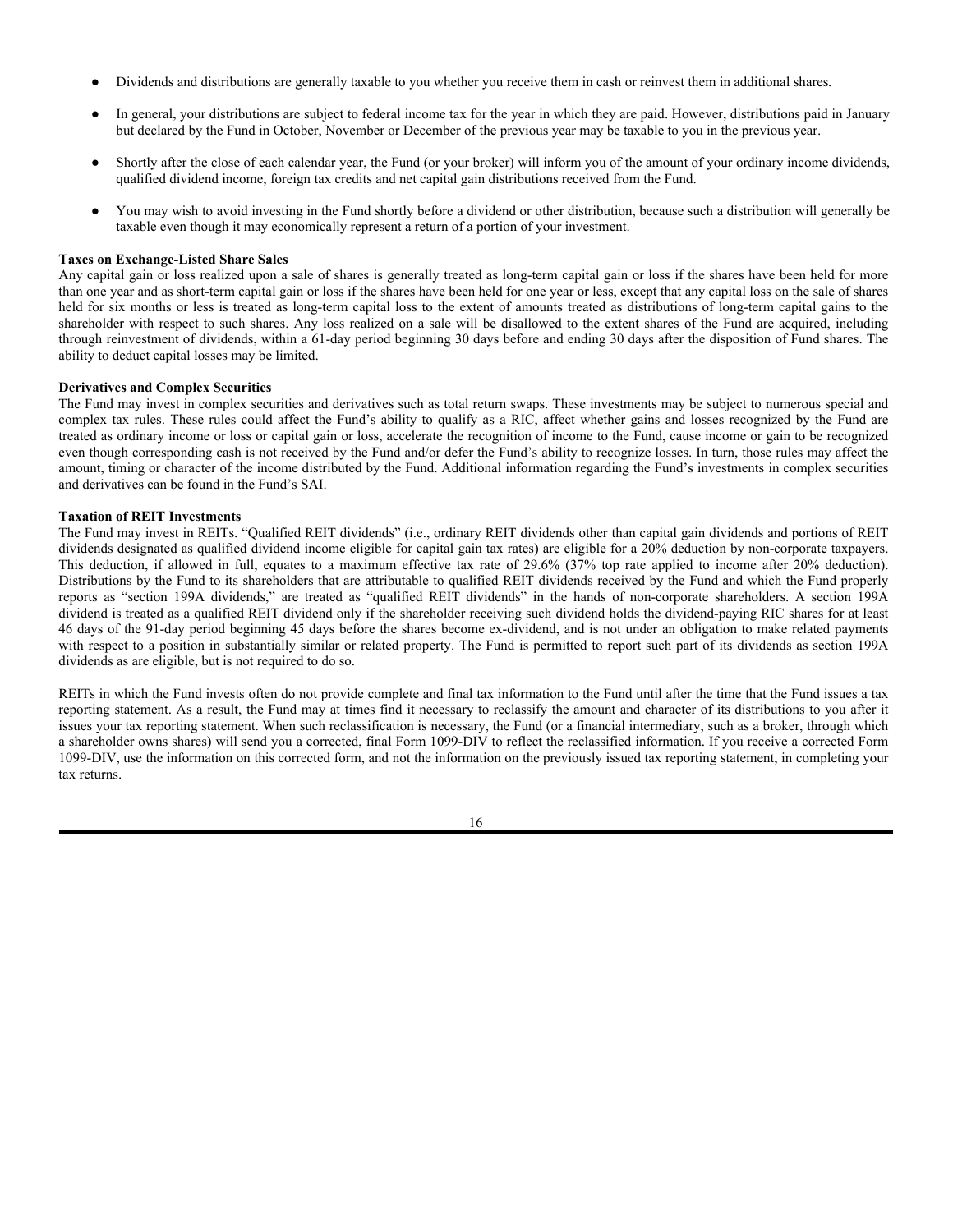### **Net Investment Income Tax**

U.S. individuals with income exceeding certain thresholds are subject to a 3.8% tax on all or a portion of their "net investment income," including interest, dividends, and certain capital gains (generally including capital gain distributions and capital gains realized on the sale or exchange of shares). This 3.8% tax also applies to all or a portion of the undistributed net investment income of certain shareholders that are estates and trusts.

# **Non-U.S. Investors**

If you are not a citizen or permanent resident of the United States, the Fund's ordinary income dividends will generally be subject to a 30% U.S. withholding tax, unless a lower treaty rate applies or unless such income is effectively connected with a U.S. trade or business. The 30% withholding tax generally will not apply to distributions of net capital gain. The Fund may, under certain circumstances, report all or a portion of a dividend as an "interest-related dividend" or a "short-term capital gain dividend," which would generally be exempt from this 30% U.S. withholding tax, provided certain other requirements are met. Short-term capital gain dividends received by a nonresident alien individual who is present in the U.S. for a period or periods aggregating 183 days or more during the taxable year are not exempt from this 30% withholding tax. Different tax consequences may result if you are a foreign shareholder engaged in a trade or business within the United States or if you are a foreign shareholder entitled to claim the benefits of a tax treaty.

# **Foreign Taxes**

Dividends, interest, and other income received by the Fund with respect to foreign securities may give rise to withholding and other taxes imposed by foreign countries. Tax conventions between certain countries and the United States may reduce or eliminate such taxes. The Fund may need to file special claims for refunds to secure the benefits of a reduced rate.

# **Backup Withholding**

The Fund (or financial intermediaries, such as brokers, through which shareholders own Fund shares) will be required in certain cases to withhold (as "backup withholding") on amounts payable to any shareholder who (1) has provided the Fund either an incorrect tax identification number or no number at all, (2) is subject to backup withholding by the Internal Revenue Service for failure to properly report payments of interest or dividends, (3) has failed to certify to the Fund that such shareholder is not subject to backup withholding, or (4) has not certified that such shareholder is a U.S. person (including a U.S. resident alien). The backup withholding rate is 24%. Backup withholding will not, however, be applied to payments that have been subject to the 30% withholding tax applicable to shareholders who are neither citizens nor residents of the United States.

# **Taxes on Creation and Redemption of Creation Units**

An authorized participant who purchases a Creation Unit by exchanging securities in-kind generally will recognize a gain or loss equal to the difference between (a) the sum of the market value of the Creation Units at the time and any net cash received, and (b) the sum of the purchaser's aggregate basis in the securities surrendered and any net cash paid for the Creation Units. An authorized participant who redeems Creation Units will generally recognize a gain or loss equal to the difference between (x) the sum of the redeemer's basis in the Creation Units and any net cash paid, and (y) the sum of the aggregate market value of the securities received and any net cash received. The Internal Revenue Service, however, may assert that a loss that is realized upon an exchange of securities for Creation Units may not be currently deducted under the rules governing "wash sales" by an authorized participant that does not mark-to-market its holdings or on the basis that there has been no significant change in economic position. Authorized participants should consult their own tax advisor with respect to whether wash sales rules apply and when a loss might be deductible.

The Fund has the right to reject an order for Creation Units if the purchaser (or a group of purchasers) would, upon obtaining the shares so ordered, own 80% or more of the outstanding shares of the Fund and if, pursuant to section 351 of the Internal Revenue Code, the Fund would have a basis in the deposit securities different from the market value of such securities on the date of deposit. The Fund also has the right to require information necessary to determine beneficial share ownership for purposes of the 80% determination. If the Fund does issue Creation Units to a purchaser (or a group of purchasers) that would, upon obtaining the Creation Units so ordered, own 80% or more of the outstanding shares of the Fund, the purchaser (or a group of purchasers) will not recognize gain or loss upon the exchange of securities for Creation Units.

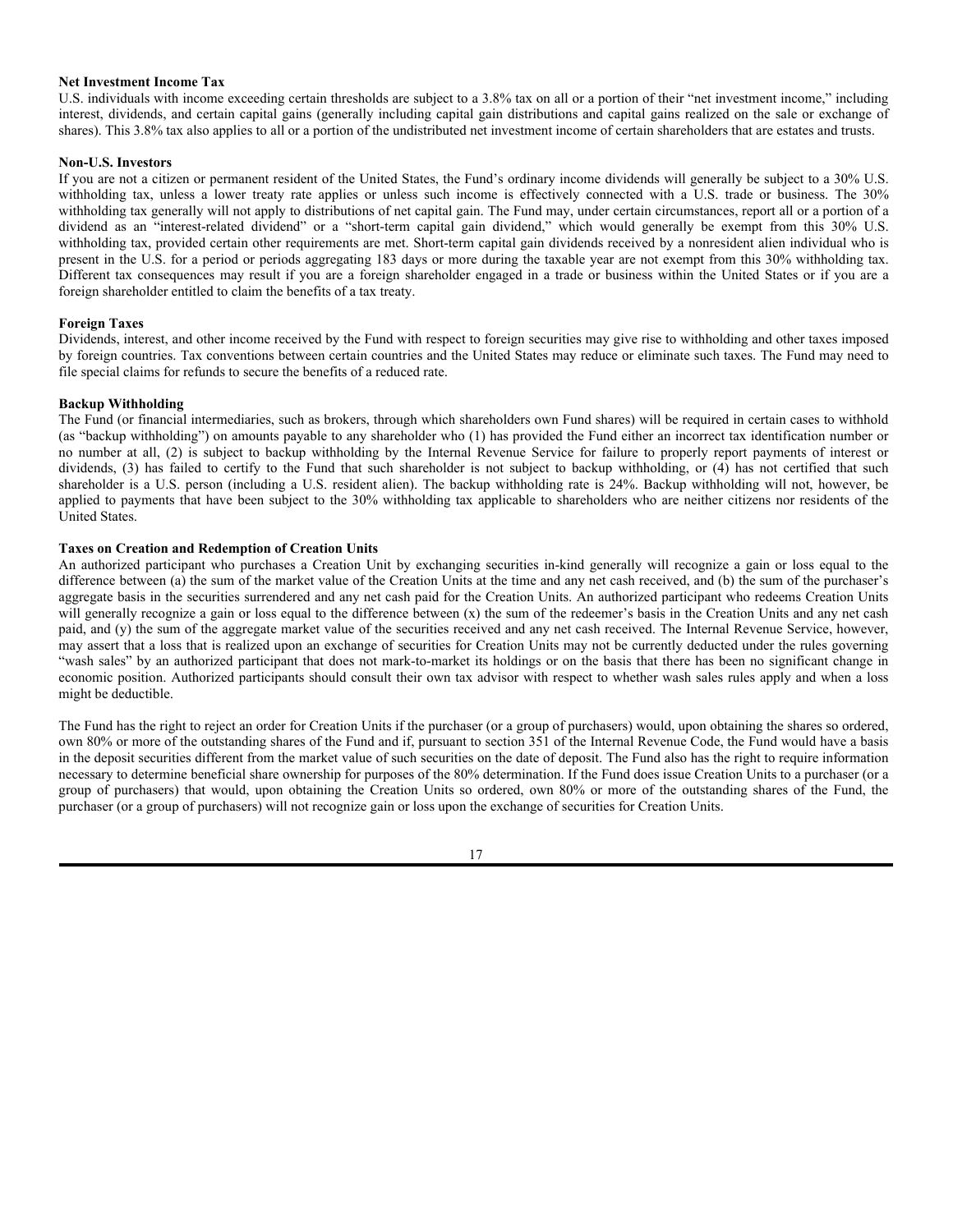The Fund may include cash when paying the redemption price for Creation Units in addition to, or in place of, the delivery of a basket of securities. The Fund may be required to sell portfolio securities in order to obtain the cash needed to distribute redemption proceeds. This may cause the Fund to recognize investment income and/or capital gains or losses that it might not have recognized if it had completely satisfied the redemption inkind. As a result, the Fund may be less tax efficient if it includes such a cash payment than if the in-kind redemption process was used.

Persons exchanging securities or non-U.S. currency for Creation Units should consult their own tax advisors with respect to the tax treatment of any creation or redemption transaction. If you purchase or redeem Creation Units, you will be sent a confirmation statement showing how many Fund shares you purchased or redeemed and at what price.

The foregoing discussion summarizes some of the consequences under current federal tax law of an investment in the Fund. It is not a substitute for personal tax advice. Consult your personal tax advisor about the potential tax consequences to you of an investment in the Fund under all tax laws applicable to you.

### **More information about taxes is in the SAI.**

# **FINANCIAL HIGHLIGHTS**

The financial highlights table is intended to help you understand the Fund's financial performance since the Fund commenced operations. Certain information reflects financial results for a single Fund share. The total returns in the table represent the rate that an investor would have earned or lost on an investment in the Fund (assuming reinvestment of all dividends and distributions). This information has been derived from the financial statements audited by Tait, Weller & Baker LLP, an independent registered public accounting firm, whose report, along with the Fund's financial statements, are included in the Fund's Annual Report, which is available upon request.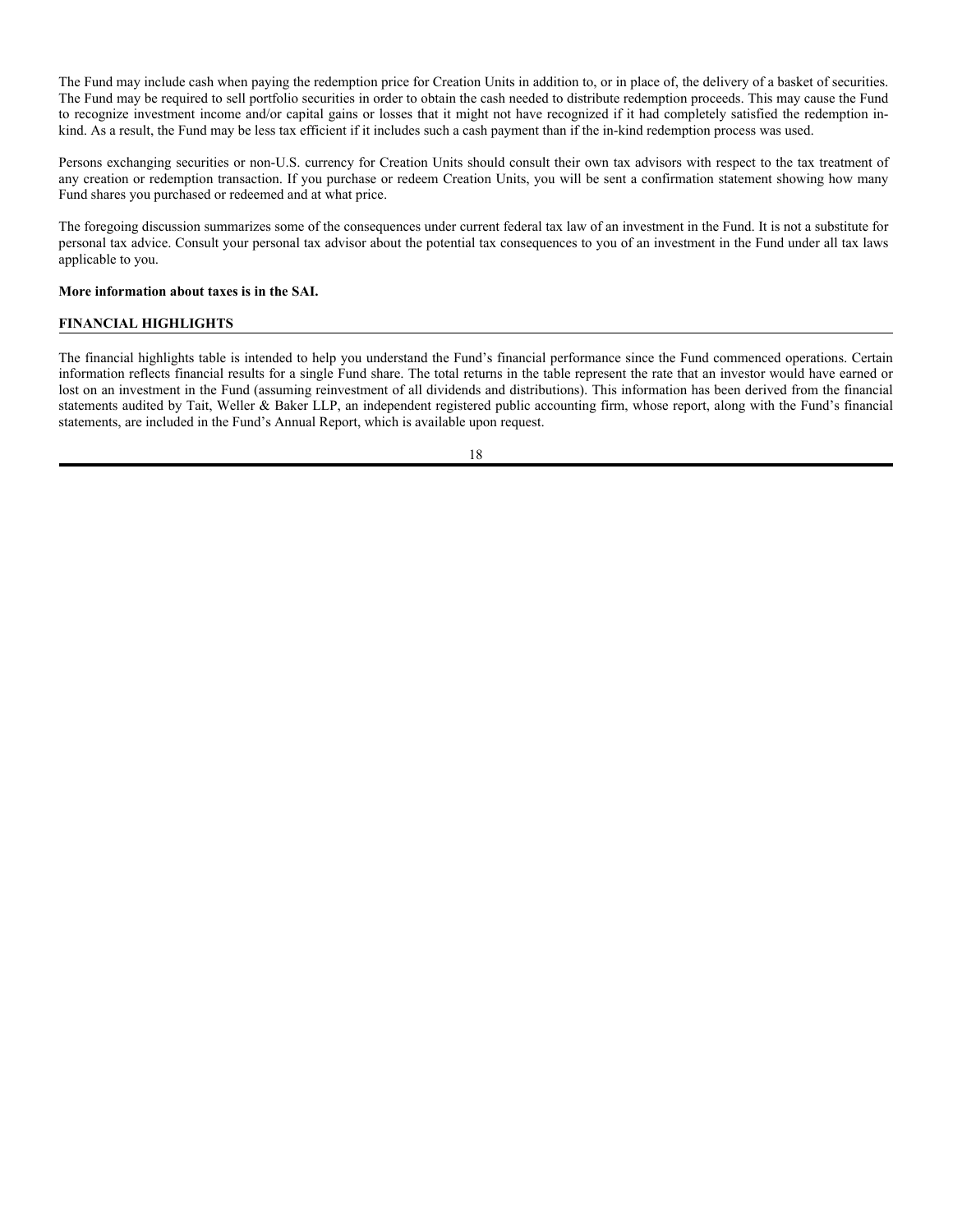| <b>AdvisorShares Pure US Cannabis ETF</b>                                      |              | For the<br>period<br>September 1,<br>$2020*$ to<br>June 30, 2021 |
|--------------------------------------------------------------------------------|--------------|------------------------------------------------------------------|
| <b>Selected Data for a Share of Capital Stock Outstanding</b>                  |              |                                                                  |
| Net Asset Value, Beginning of Year/Period                                      | \$           | 25.00                                                            |
| <b>Investment Operations</b>                                                   |              |                                                                  |
| Net Investment $Loss(1)$                                                       |              | (0.17)                                                           |
| Net Realized and Unrealized Gain                                               |              | 15.39                                                            |
| Net Increase in Net Assets Resulting from Investment Operations <sup>(2)</sup> |              | 15.22                                                            |
| Net Asset Value, End of Year/Period                                            |              | 40.22                                                            |
| Market Value, End of Year/Period                                               |              | 40.08                                                            |
| <b>Total Return</b>                                                            |              |                                                                  |
| Total Investment Return Based on Net Asset Value <sup>(3)</sup>                |              | 60.86%                                                           |
| Total Investment Return Based on Market <sup>(3)</sup>                         |              | 60.32%                                                           |
| <b>Ratios/Supplemental Data</b>                                                |              |                                                                  |
| Net Assets, End of Year/Period (000's omitted)                                 | $\mathbb{S}$ | 950,694                                                          |
| Ratio to Average Net Assets of:                                                |              |                                                                  |
| Expenses, net of expense waivers and reimbursements <sup>(4)</sup>             |              | $0.69\%$                                                         |
| Expenses, prior to expense waivers and reimbursements <sup>(4)</sup>           |              | $0.69\%$                                                         |
| Net Investment Loss <sup>(4)</sup>                                             |              | $(0.49)\%$                                                       |
| Portfolio Turnover Rate <sup>(5)</sup>                                         |              | 68%                                                              |

\* Commencement of operations.<br>(1) Based on average shares outsta

Based on average shares outstanding.

(2) The amount shown for a share distribution throughout the period may not correlate with the Statement of Operations for the period due to the timing of sales and repurchases of Fund Shares in relation to income earned and/or fluctuating fair value of the investments of the Fund.

(3) Net asset value total investment return is calculated assuming an initial investment made at the net asset value at the beginning of the period, reinvestment of all dividends and distributions on ex-date, if any, at net asset value during the period, and redemption on the last day of the period. Periods less than one year are not annualized. Market value total return is calculated assuming an initial investment made at the market value at the beginning of the period, reinvestment of all dividends and distributions at market value during the period on pay date, and sale at the market value on the last day of the period.

(4) Ratios of periods of less than one year have been annualized. Excludes expenses incurred by the underlying investments in other funds.

(5) Portfolio turnover rate is not annualized and excludes the value of portfolio securities received or delivered as in-kind creations or redemptions of the Fund's capital shares.